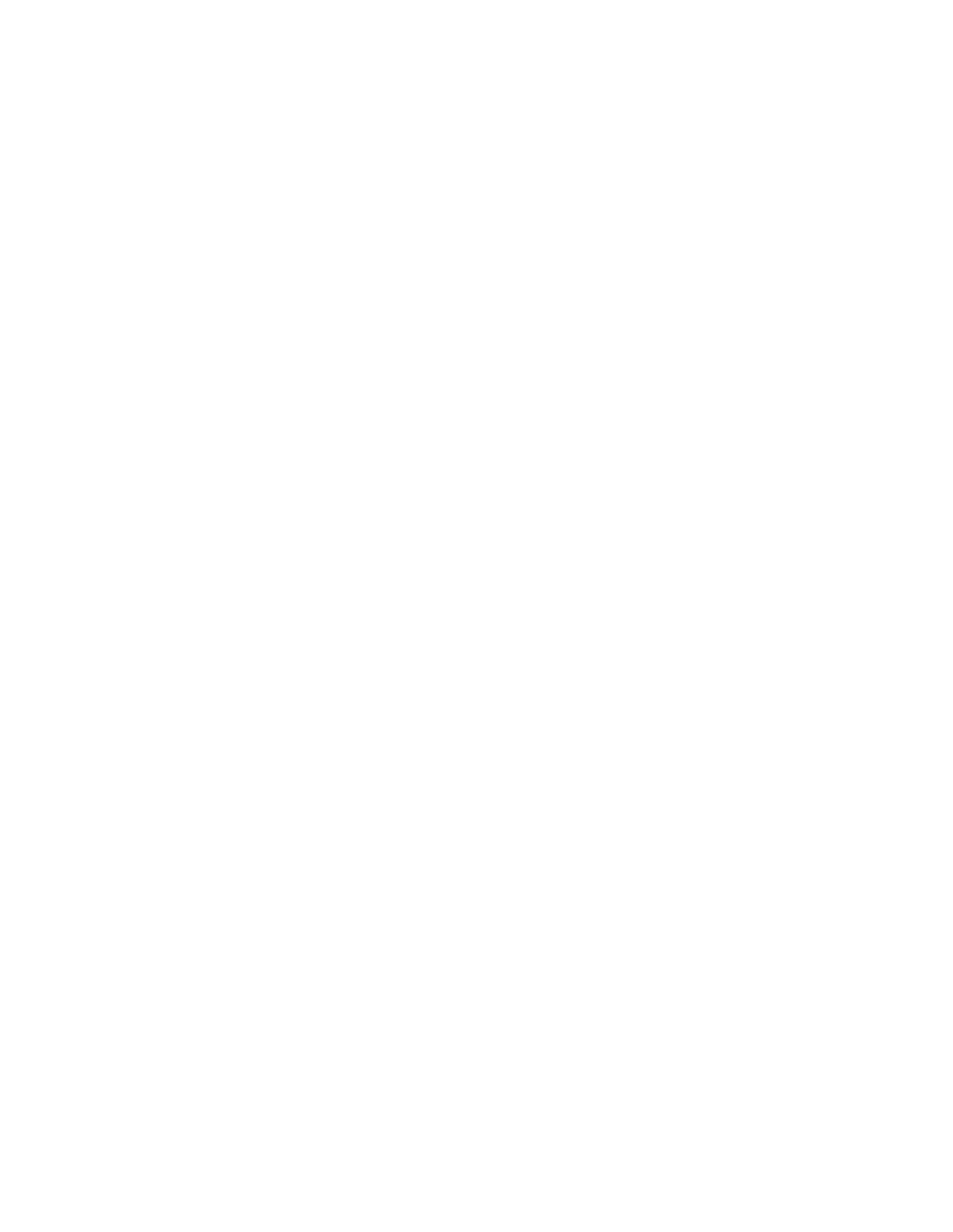# **TABLE OF CONTENTS**

| Ш. |                                                                                          |  |
|----|------------------------------------------------------------------------------------------|--|
|    |                                                                                          |  |
|    |                                                                                          |  |
|    |                                                                                          |  |
|    |                                                                                          |  |
|    | TAKING CLIMATE CHANGE INTO ACCOUNT DURING PROJECT DEVELOPMENT AND IMPACT ASSESSMENT<br>6 |  |
|    |                                                                                          |  |
|    |                                                                                          |  |
|    |                                                                                          |  |
|    |                                                                                          |  |
|    |                                                                                          |  |
|    |                                                                                          |  |
|    |                                                                                          |  |
|    | 2. SELECTION OF LOCATION AND TECHNOLOGY ALTERNATIVES 11                                  |  |
|    |                                                                                          |  |
|    |                                                                                          |  |
|    |                                                                                          |  |
|    | 3.1                                                                                      |  |
|    |                                                                                          |  |
|    |                                                                                          |  |
|    |                                                                                          |  |
|    |                                                                                          |  |
|    |                                                                                          |  |
|    |                                                                                          |  |
|    |                                                                                          |  |
|    | 5.1                                                                                      |  |
|    |                                                                                          |  |
| 6. | <b>MITIGATION MEASURES, RESIDUAL IMPACT AND COMPENSATION MEASURES 20</b>                 |  |
|    |                                                                                          |  |
|    |                                                                                          |  |
|    |                                                                                          |  |
|    |                                                                                          |  |
|    |                                                                                          |  |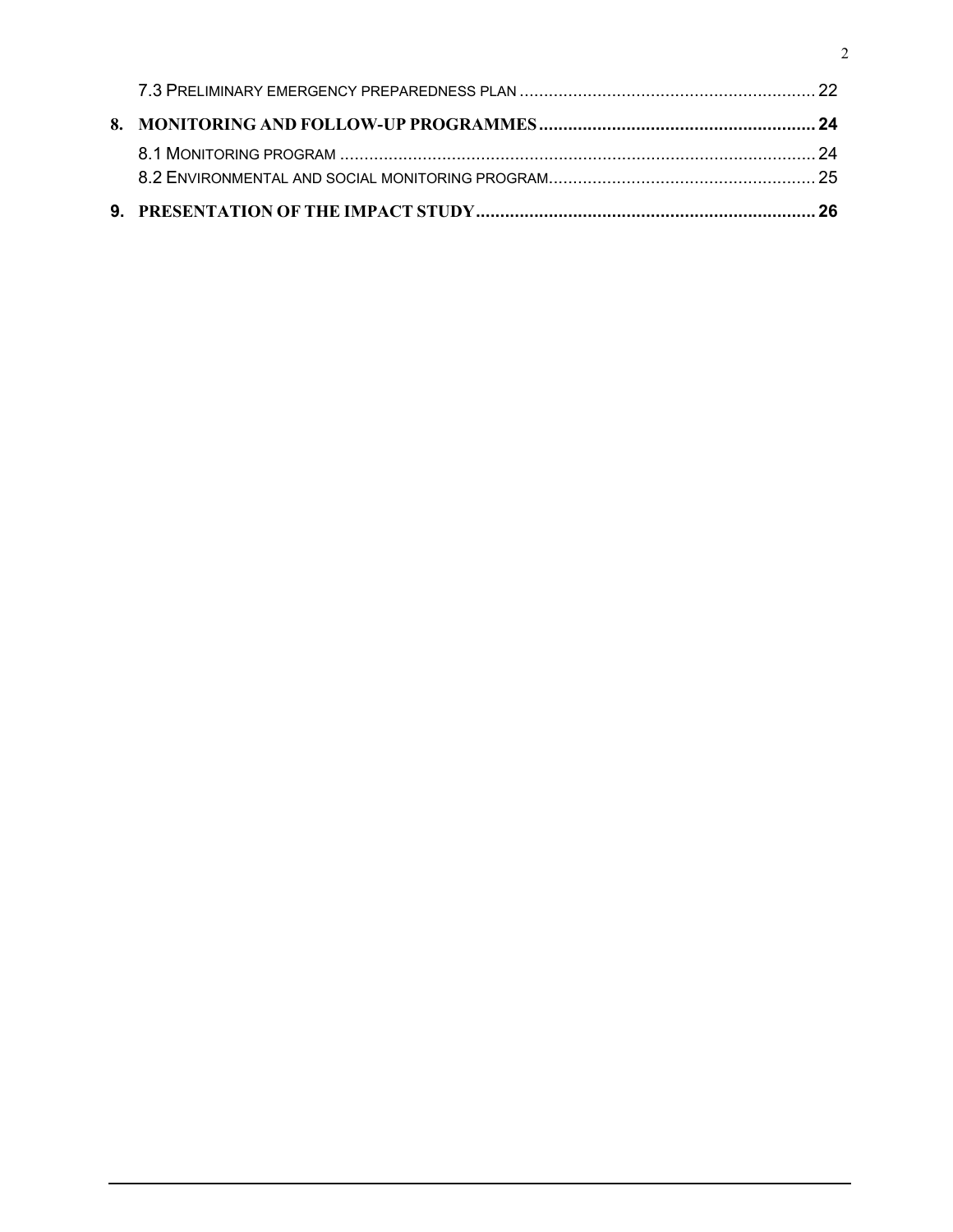#### **I. FOREWORD**

Tugliq Énergie S.A.R.F. in partnership with Canadian Royalties Inc., which operates the Nunavik Nickel mine, plans to construct and operate close to its mining facilities a wind-turbine farm, with a power output of 6 MW. The site is situated in Nunavik on category III lands. The project aims, among other things, to reduce the diesel-fuel consumption needed to meet the energy demands of the mining site that was authorized in 2008. In addition to the wind turbines, the project includes one or two containers to house the energy storage system comprised of lithium-ion batteries, a 25-kV power transmission line between the wind-turbine farm and the diesel-fired power generating station at Expo, as well as access roads from the existing road network.

This wind-turbine farm is subject to the environmental and social impact assessment and review procedure established under Section 23 of the James Bay and Northern Québec Agreement (JBNQA) and Chapter II of the Environment Quality Act (R.S.Q., c. Q 2). The Kativik environmental Quality Commission (KEQC), created under Section 23 of the JBNQA, is responsible for the evaluation of the project.

Preliminary project information was sent to the KEQC on February 15, 2022. Pursuant to the KEQC decision, the project is subjected to the environmental and social impact assessment and review procedure. This document constitutes the project directives. The directive indicate the various elements that must be included in the environmental and social impact study of the project, in particular its nature, scope and extent. The directive is a process for developing the information needed to carry out the environmental and social assessment of the project in compliance with the authorization procedure.

This directive must not be considered exhaustive and the project proponent is required to include in the impact study any other element that might be relevant to the analysis of the project and the proponent is required to include in its impact study any other element(s) relevant to the analysis of the project.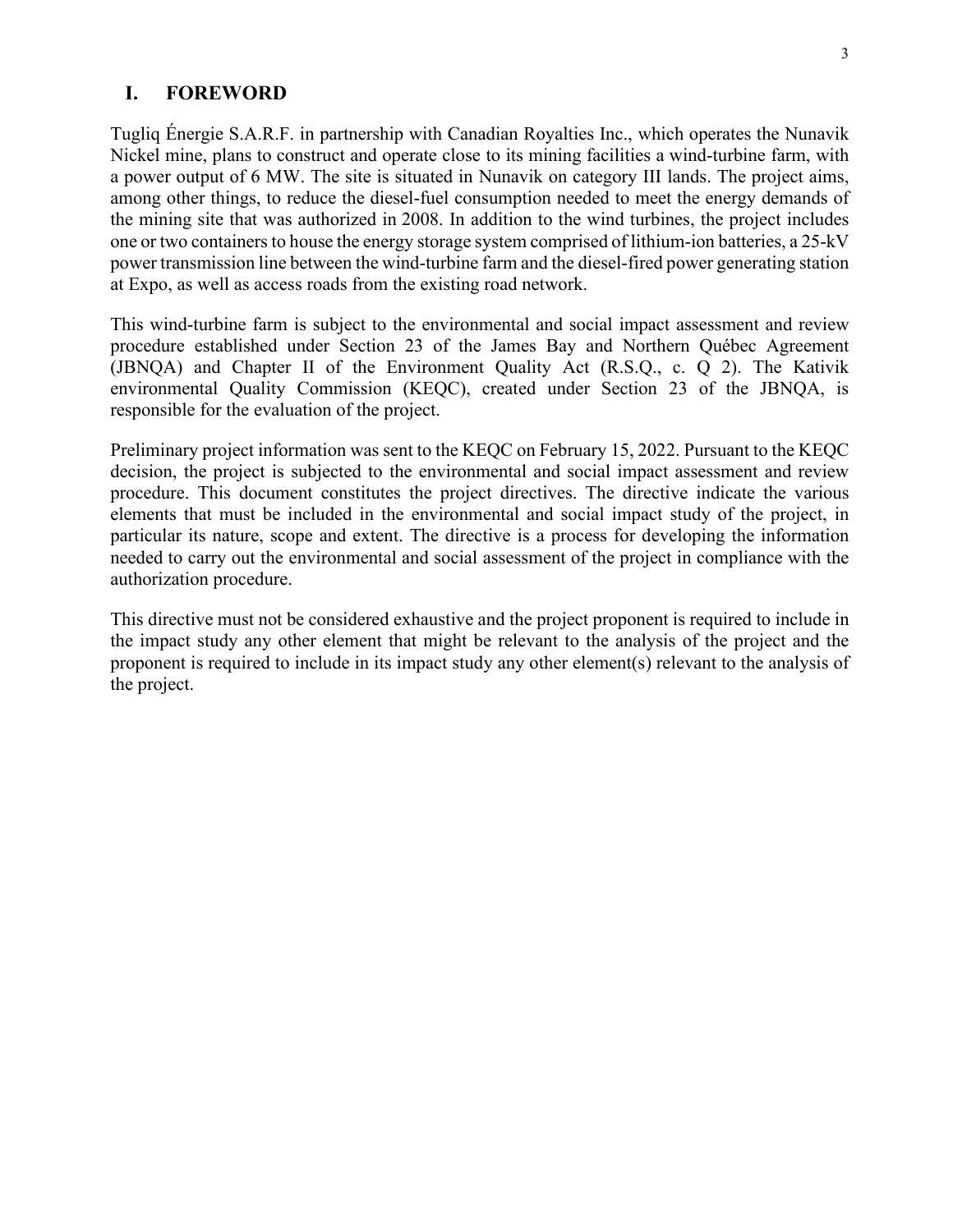### **II. INTRODUCTION**

This introduction lays out the basic elements under environmental and social assessment and the requirements for preparing the environmental and social impact assessment.

#### **Environmental and social assessment**

Environmental and social assessment is a key instrument in planning the development and use of resources and land. Its aim is to ensure that environmental concerns are taken into account at all stages of a project's development, including in its design, operation and decommissioning. It helps the proponent design a project that is sensitive to the receiving environment without jeopardizing the project's technical and economic feasibility.

The environmental and social assessment takes all components of the biophysical and human environments likely to be affected by the project into account. It makes it possible to analyze and interpret the relationships and interactions between the factors that influence ecosystems, resources and the quality of life of individuals and communities. The comparison and the selection of alternatives for the project's implementation are intrinsic to the environmental and social assessment process. The impact study therefore clearly presents the objectives and the selection criteria for the proponent's preferred alternative.

The environmental and social assessment takes into consideration the opinions, reactions and primary concerns of individuals, groups and communities. In this regard, it reports on how the various relevant parties were involved in the project planning process and considers the results of the consultations and negotiations carried out.

The environmental and social assessment aims to highlight any issues associated with the project and the environmental and social components that will be significantly affected. The relative importance of an impact helps determine the issues on which choices and decisions will be based and, if applicable, under what conditions.

#### **Impact study**

The impact study is the document presenting the proponent's environmental and social assessment approach. It must use scientific methods and meet the requirements of the Ministère as well as the Kativik Environmental Quality Commission (KEQC) regarding the analysis of the project and the consultation of the public and the Indigenous communities concerned. It provides an overall understanding of the project development process. More specifically, it:

- Presents the project's characteristics and explains its purpose, taking into account the context in which the project will be carried out;
- Provides the most accurate picture possible of the environment in which the project will be carried out and the evolution of this environment during and after project implementation;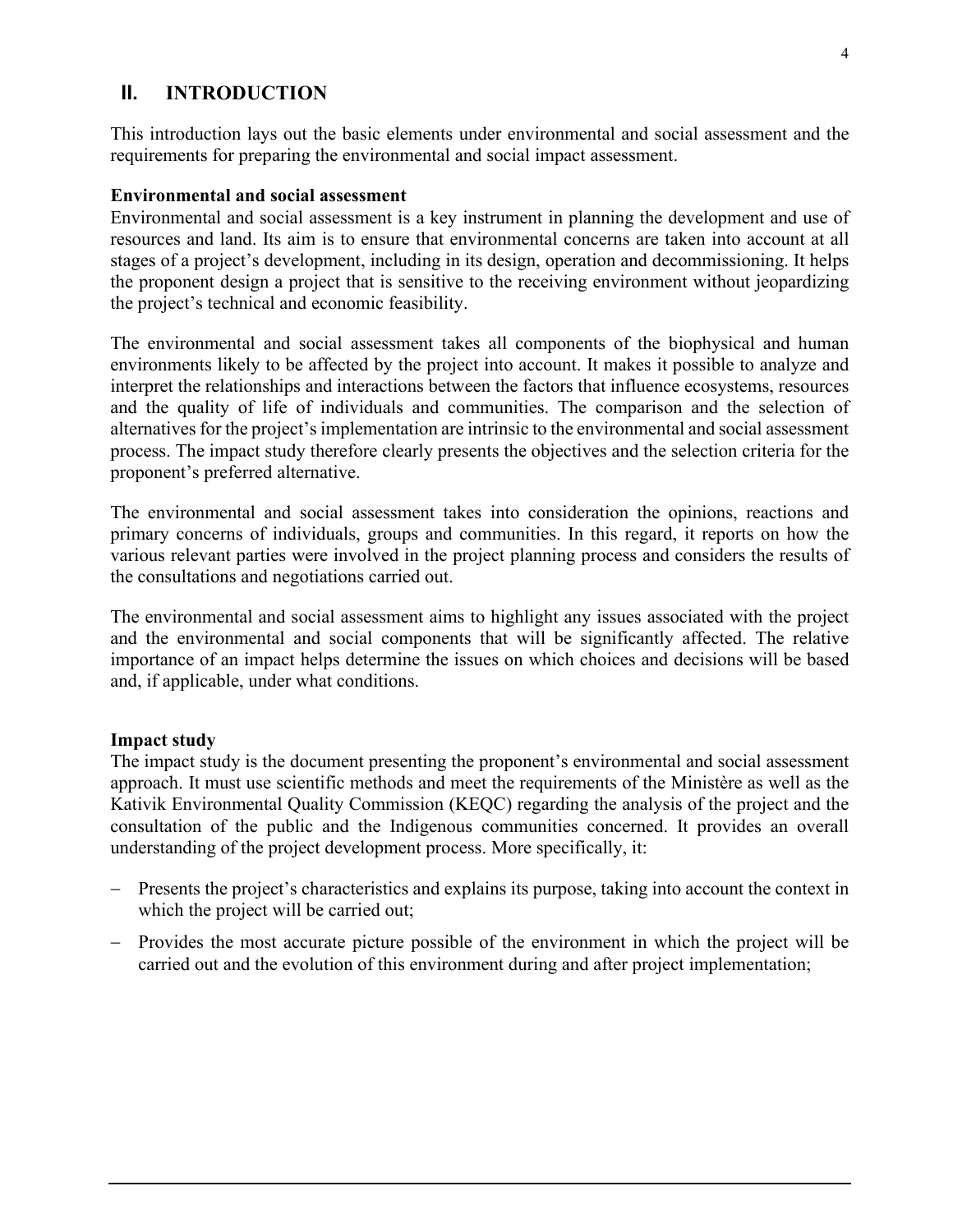- − Demonstrates how the project fits into the environment by presenting a comparative analysis of the impacts of the various implementation variants;
- − Defines the measures designed to minimize or eliminate negative impacts on the environment and to maximize those likely to improve it; when the impacts cannot be sufficiently mitigated, it proposes compensation measures;

Suggests monitoring and follow-up programs to ensure compliance with government requirements and fulfilment of the proponent's commitments, to monitor the evolution of certain components of the environment affected by the project and to verify the effectiveness of the planned mitigation measures.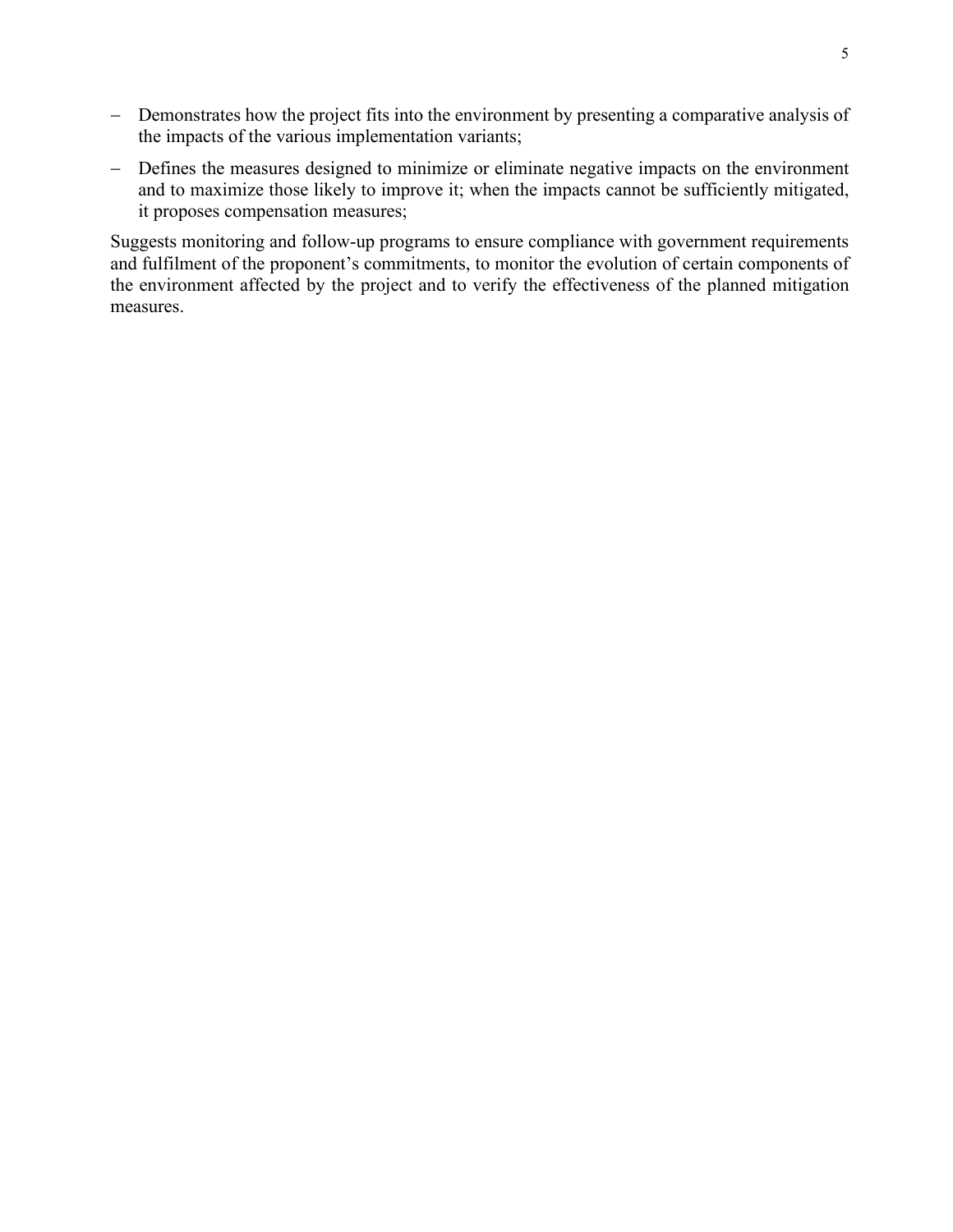#### **III. BASIC PRINCIPLES**

The following sections describe four main basic principles that must guide the proponent in conducting its impact study.

#### **Integration of sustainable development objectives**

Sustainable development aims to meet the needs of the present without compromising the ability of future generations to meet their own needs. Its three objectives are to maintain the integrity and characteristics of the environment, to improve social equity and to enhance economic efficiency. A project design must therefore integrate and balance these three aims.

It is the proponent's responsibility to take sustainable development objectives into account when developing its project and to determine how the actions to be implemented must be adapted to the specific environmental and social context north of the 55th parallel. These objectives can be included as much in the planning and management of the project as in the proposed mitigation and compensation measures. The impact study must summarize the sustainable development approach followed by the proponent and explain how the project design takes these measures into account. The proponent is strongly encouraged to implement responsible management programs that include concrete and measurable environmental protection, economic efficiency and social equity objectives.

#### **Taking climate change into account during project development and impact assessment**

For the KEQC, and particularly in the northern context, the fight against climate change is a priority and fundamental issue. To reduce greenhouse gas (GHG) emissions and adapt to climate change, the proponent must take climate change into account from the very start of the project development and when conducting the impact study. The analysis of alternatives, the various implementation variants and the impacts of the project must therefore be carried out in the context of climate change. In particular, the proponent must assess the project's contribution to Quebec's overall GHG emissions. The proponent must also assess the potential effects of climate change on the project and the environment in which it is to be implemented, particularly if they are likely to change the nature and significance of the project's impacts on the environment, human safety or the stability and sustainability of infrastructure (see suggested methodology in the appendix).

To ensure that the project's GHGs are properly considered for each of the project phases, the proponent must draw different perimeters when delineating the study area. These boundaries must make it possible to consider direct and indirect GHG emissions, which are modulated by the choice of project implementation variants.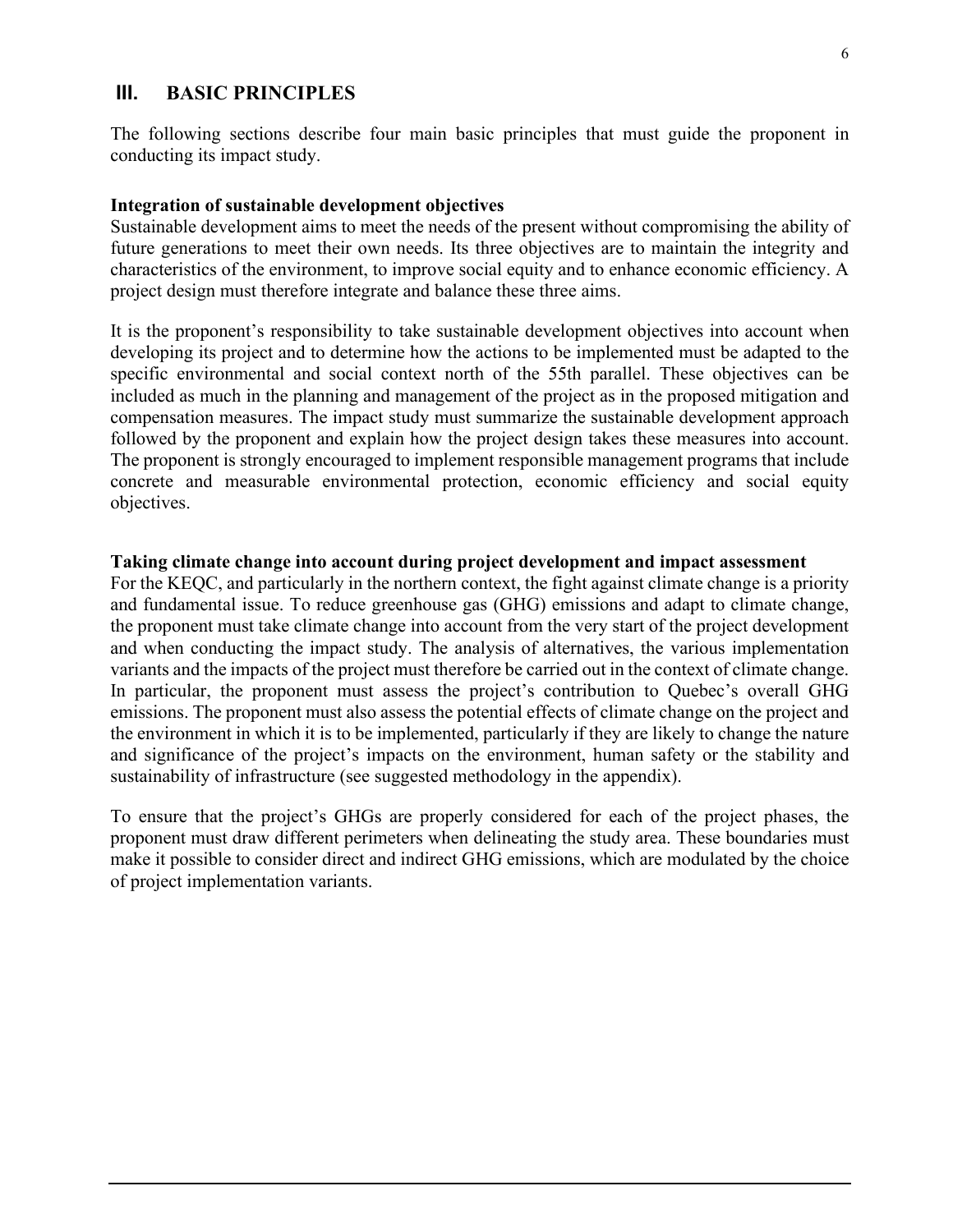#### **Integration of inuit knowledge**

The knowledge of the communities affected by the project in regards to their biophysical and human environment is key to adequate assessment of the impacts of a project of this nature. Each cultural group has its own system for perceiving itself, its neighbouring communities and environment, as well as its past and future. Since it partly determines the group's reaction to change, this system of representation and the communities' knowledge of their environment must be both known and integrated into the impact study. This includes their understanding of the temporal and spatial boundaries of the project and its area of influence.

The integration of inuit knowledge into the impact study is necessary and requires the collection of information from the communities concerned and the land users. The analysis of this data also requires the participation of the latter at various levels. As a whole, this exercise promotes the involvement of the communities concerned and their knowledge of the project.

#### **Consultations and communications**

The proponent must take advantage of the capacity of the communities concerned and of citizens to express their views and concerns about the project. To this end, it is recommended that a public information and consultation process be implemented as early as possible, involving the parties concerned (individuals, groups and communities, etc.), in order to consider the opinions of interested parties when making choices and decisions. The earlier in the process leading up to a decision that a consultation takes place, the greater the influence of citizens on the project as a whole and, necessarily, the more likely the project is to be socially acceptable.

A section of the impact study should be devoted to presenting and analysing the public consultations. The proponent must describe its consultation program, the public meetings it has organized and those planned at each stage of the project. The proponent must indicate the dates, locations and duration of the information and consultation sessions. It must have to produce minutes for these meetings, which will include the methodology used, the list of participants, the comments, concerns, opinions and reactions of individuals, groups, organizations north of the 55th parallel and users of the territory. It should be noted that the final version of minutes must be validated by the participants, a third party or an independent observer. The proponent is invited to consult the documents related to public information and consultation published on the MELCC website. $<sup>1</sup>$  $<sup>1</sup>$  $<sup>1</sup>$ </sup>

On this subject, the proponent must ensure that any information that is confidential or could harm the environment or persons is excluded; it must submit this information in a separate document, requesting that it not be made public. It is recommended that the proponent place this information and data in a document separate from the impact study and clearly marked as being of a confidential nature.

<span id="page-8-0"></span><sup>1</sup> <http://www.environnement.gouv.qc.ca/evaluations/documents/guide-initiateur-projet.pdf>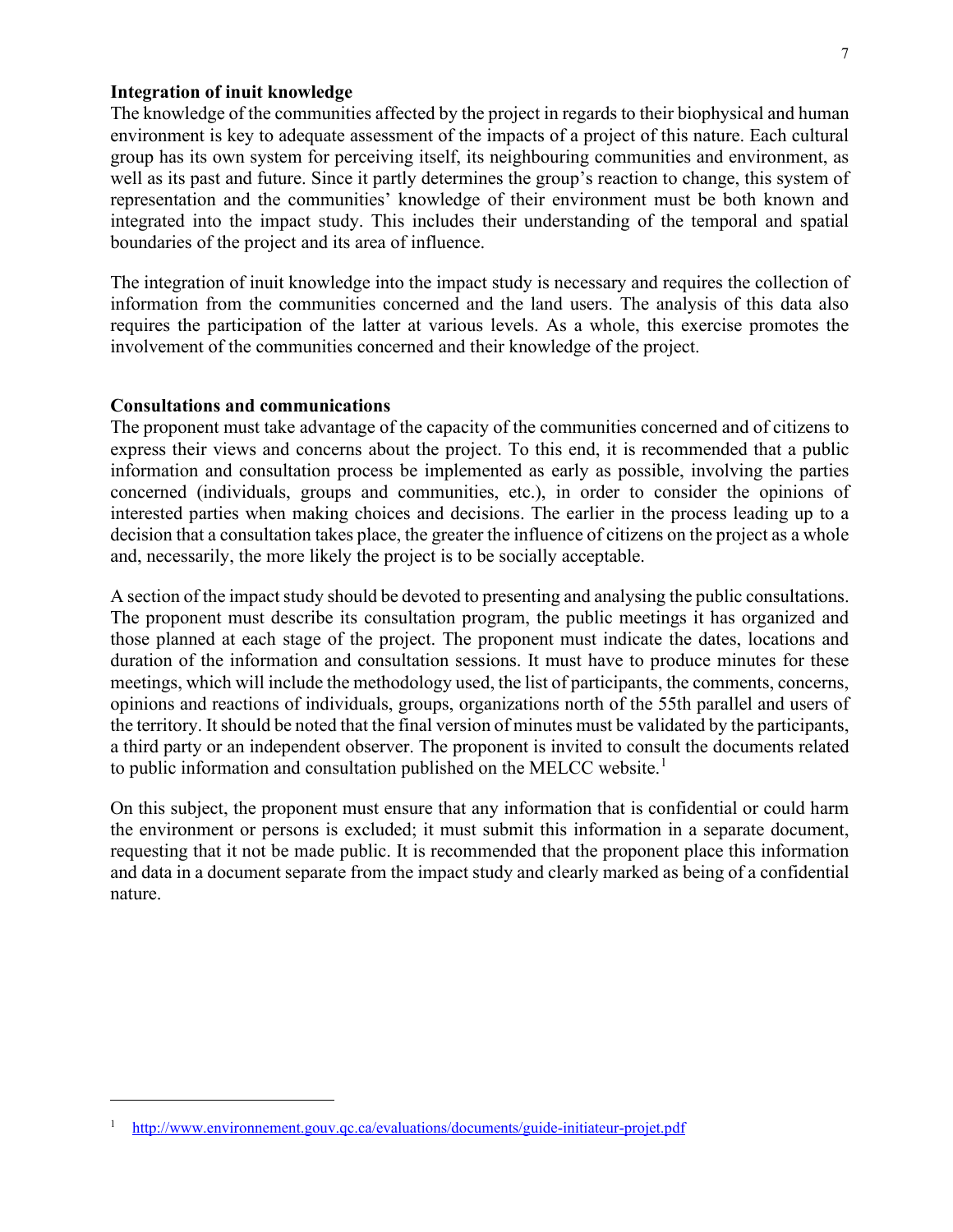The proponent should indicate how the views of interested parties have influenced the issues to be considered, choices, decision making and changes to the project. The proponent must explain how it will take into account the concerns raised by the project and the economic aspects addressed, and how this may influence a potential Impact Benefit Agreement (IBA) with the communities involved.

Moreover, holding information and consultation processes as early on as possible will also allow the proponent to gauge individuals' interest in sitting on one or more monitoring committees, which should be considered from the outset of project planning.

Finally, the proponent must implement the necessary means to ensure that the documents essential to the project are understood by the communities concerned; make these documents public; ensure the dissemination of information to interested persons and groups using the appropriate media, and keep this information up to date.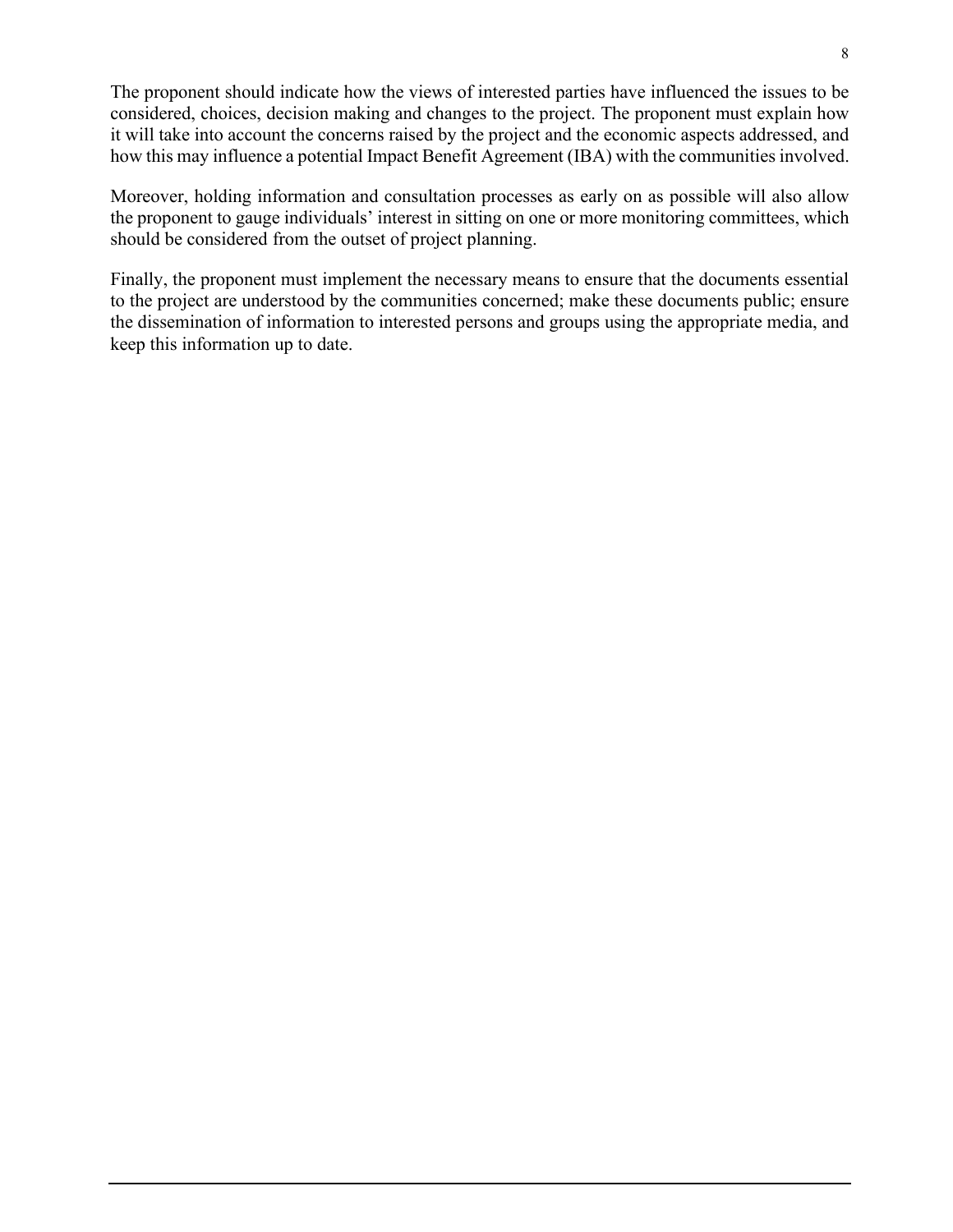#### **IV. IMPACT STUDY CONTENT**

The following sections describe the elements to be presented in the impact study

#### **1. BACKGROUND**

This section of the impact study should set out the elements motivating the project. It includes a short presentation of the proponent, the context in which the project will be carried out and the rationale for the project. The presentation of the context and purpose of the project must identify the environmental, social, economic and technical issues at the local and regional levels, as well as at the national and international levels, if applicable.

#### **1.1 Presentation of the proponent**

The impact study must introduce the project proponent and, if applicable, its consultants. This presentation must include general information on the proponent's history in relation to the proposed project and the sector of activity in which the project is located.

In addition, the study must clearly present the company's administrative structure that will make it possible to provide the required financial guarantees when environmental restoration, decontamination, infrastructure dismantling or other measures must be taken. The shareholders must also be identified and details on the distribution of the profits must be presented.

#### **1.2 Project context**

The proponent is required to provide a description of the project including its geographical coordinates and primary technical and economic characteristics. It must emphasize the general context in which the project is to be carried out, the goals of the project, the related components, the project's construction and operating schedule, its cost and the possibility of an expansion, if planned. The proponent must also detail the main environmental constraints to the project's implementation. The proponent must discuss the events that could cause a slowdown or temporary halt in operations or the abandonment of the project.

The history of the project and business opportunities in the project's sector of activity must also be described in the presentation of the project context and rationale.

The proponent must then provide background information, by stating the main steps that led to the definition of the proposed project and discussing the related exploration work. It must indicate the physical structures that were put in place and any environmental or social problems encountered at this stage. It must also mention any agreements already established for the use of certain services or partnership efforts with local communities. Where applicable, it must discuss similar projects currently under evaluation, construction or operation in the sector, and discuss the possibilities for coordination between these projects, among other considerations.

The legal framework within which the project will be inserted should be described, specifying the relevant conventions, laws and regulations at all levels of legislation. In addition, the proponent must not only list the laws, regulations, policies and directives applicable to its project, it must also refer to them in the appropriate sections of its impact study and describe how it plans to comply with them. The project must therefore reflect the main guidelines for the protection of receiving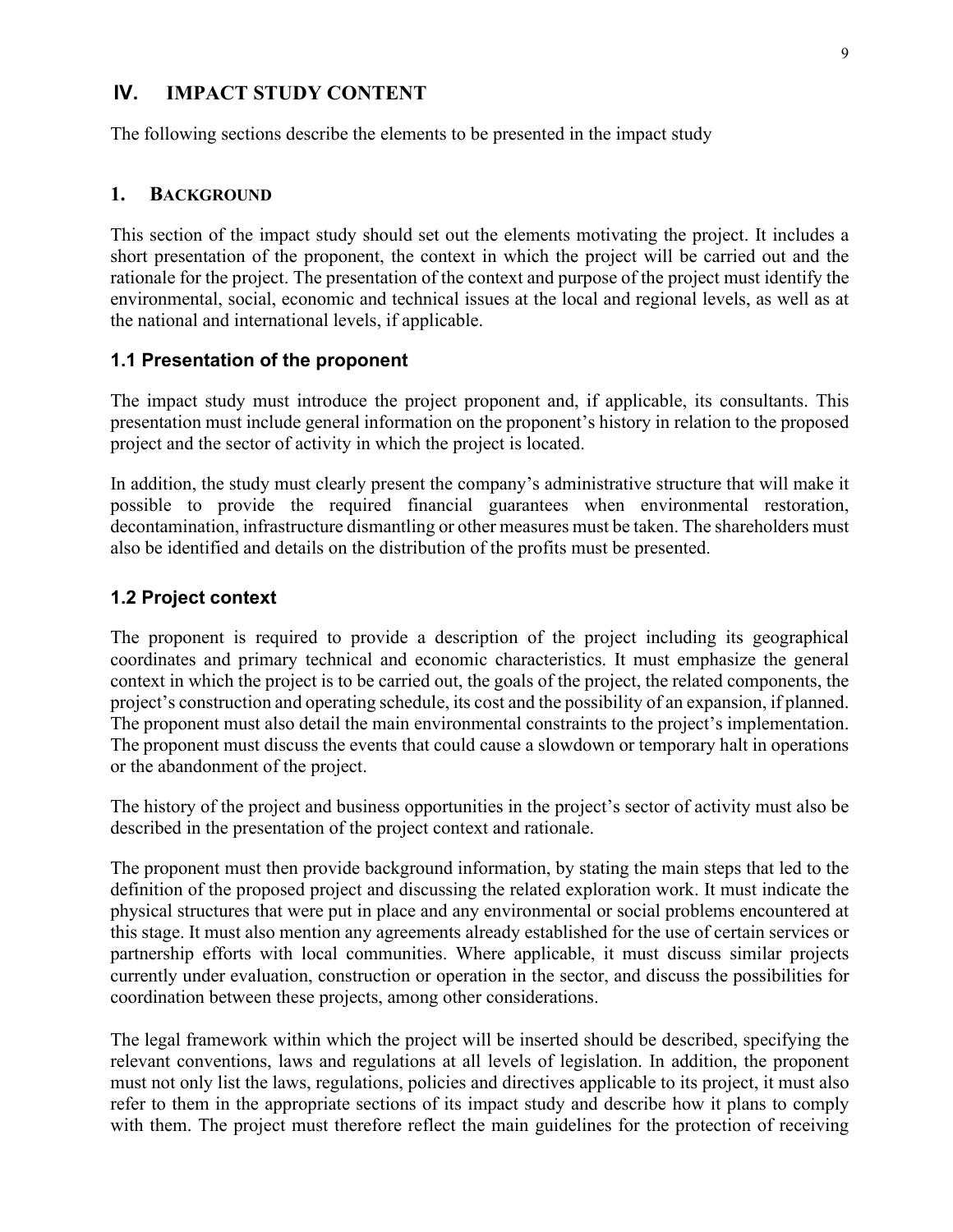environments and favour the at-source elimination rather than post-project treatment of contaminants.

The proponent and its consultant must ensure and demonstrate the significant participation of Indigenous communities in the development and operation of its project.

### **1.3 Rationale for the project**

The rationale for the project should provide understanding of the need for the project and identify the environmental, social, economic and technical issues involved.

The proponent must situate the project among its business activities and discuss the incentive leading it to go ahead with the project.

The proponent must explain the project's environmental and socioeconomic context in the region and present its local and regional economic benefits, drawing a parallel with the project's lifespan and the presence of other similar projects in the area.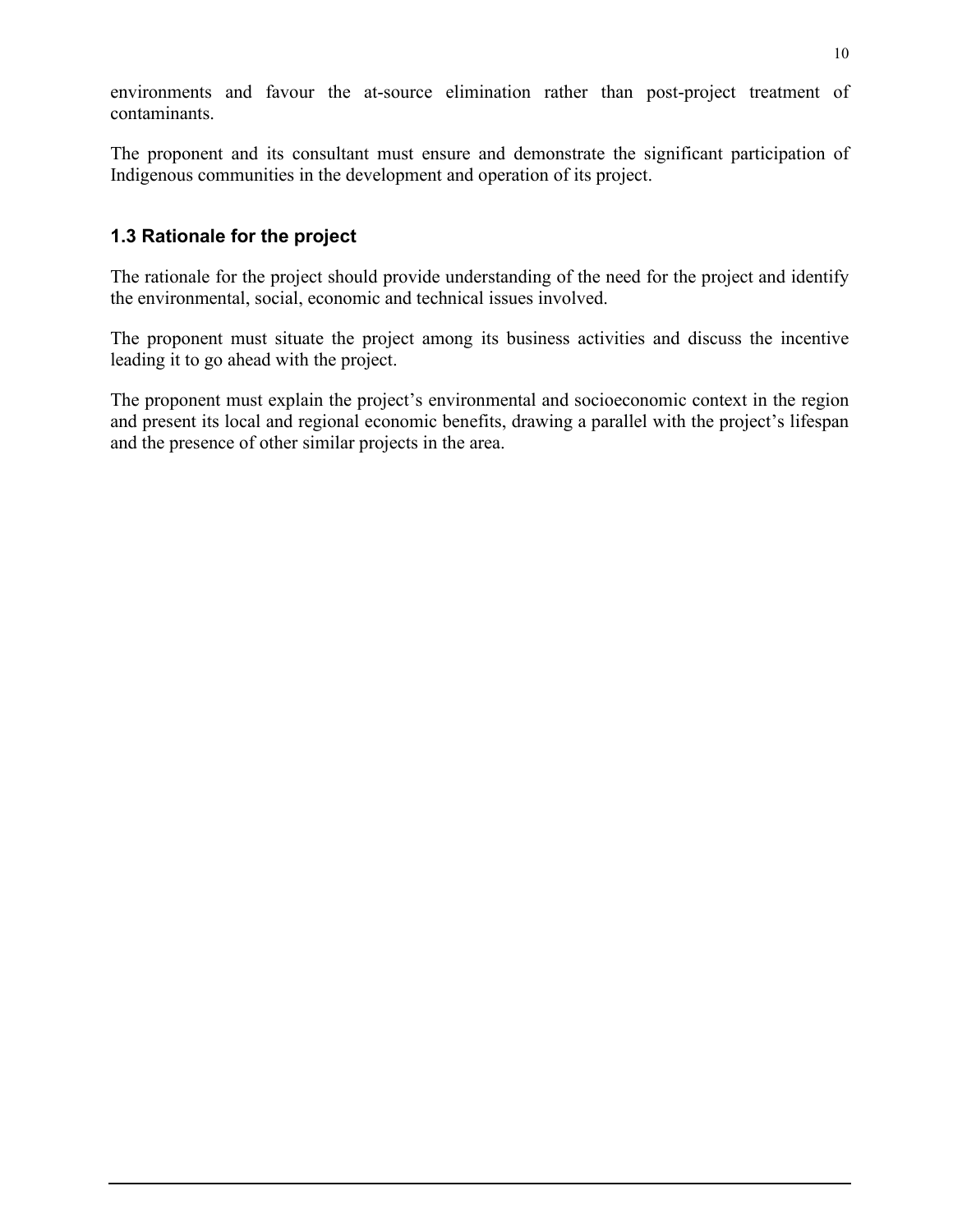### **2. SELECTION OF LOCATION AND TECHNOLOGY ALTERNATIVES**

### **2.1 Location variants**

The proponent must describe the various locations considered for the implementation of the infrastructure required for its project. This description must be sufficiently detailed and use illustrations to allow a comparison of the various locations under consideration and an assessment of their respective biophysical, social, technical and economic advantages. In all cases, the proponent must demonstrate its concern for reducing the project's environmental footprint. In the event that there is only one physically possible site, the proponent must justify its reasoning.

In addition, the proponent must present the reasoning and criteria that led to the choice of the sites selected, indicating precisely how the criteria were considered. The choices should take into account, among other considerations:

- Land-use planning constraints (municipal, regional or government policies, land tenure, zoning, constraint zones, characteristics of the human and built environment)
- Biological, physical, hydrographic and hydrogeological constraints (presence of wildlife habitat or wetland/water environment, topography, level of soil and groundwater contamination, geotechnical capacity, potential for soil movement, potential for subsurface infiltration, sensitivity of the permafrost to thawing<sup>[2](#page-12-0)</sup>, etc.)
- The environment's vulnerability to the impacts of climate change
- Technical, operational and financial constraints or opportunities (carrying capacity, presence of buildings or equipment, availability of services or labour, network connection arrangements, possibility of facility layout or expansion, construction schedule, costs, etc.)
- The extent of certain apprehended impacts, particularly on valued ecosystem or human components (threatened species, sensitive environments, proximity of residences, sites of interest to Indigenous communities, traditional and current community use of the territory, health and safety risks, etc.)
- Social and economic conditions (major concerns, economic spin-offs, sources of employment, etc.)

The proponent must present relevant geographic information to locate these components, as well as variants and temporary infrastructure, if any, including the names of water bodies and their geographic location.

<span id="page-12-0"></span><sup>&</sup>lt;sup>2</sup> regarding permafrost, the proponent is invited to consult these documents: <http://www.habitation.gouv.qc.ca/fileadmin/internet/publications/0000024197.pdf> https://www.scc.ca/fr/standardsdb/standards/26121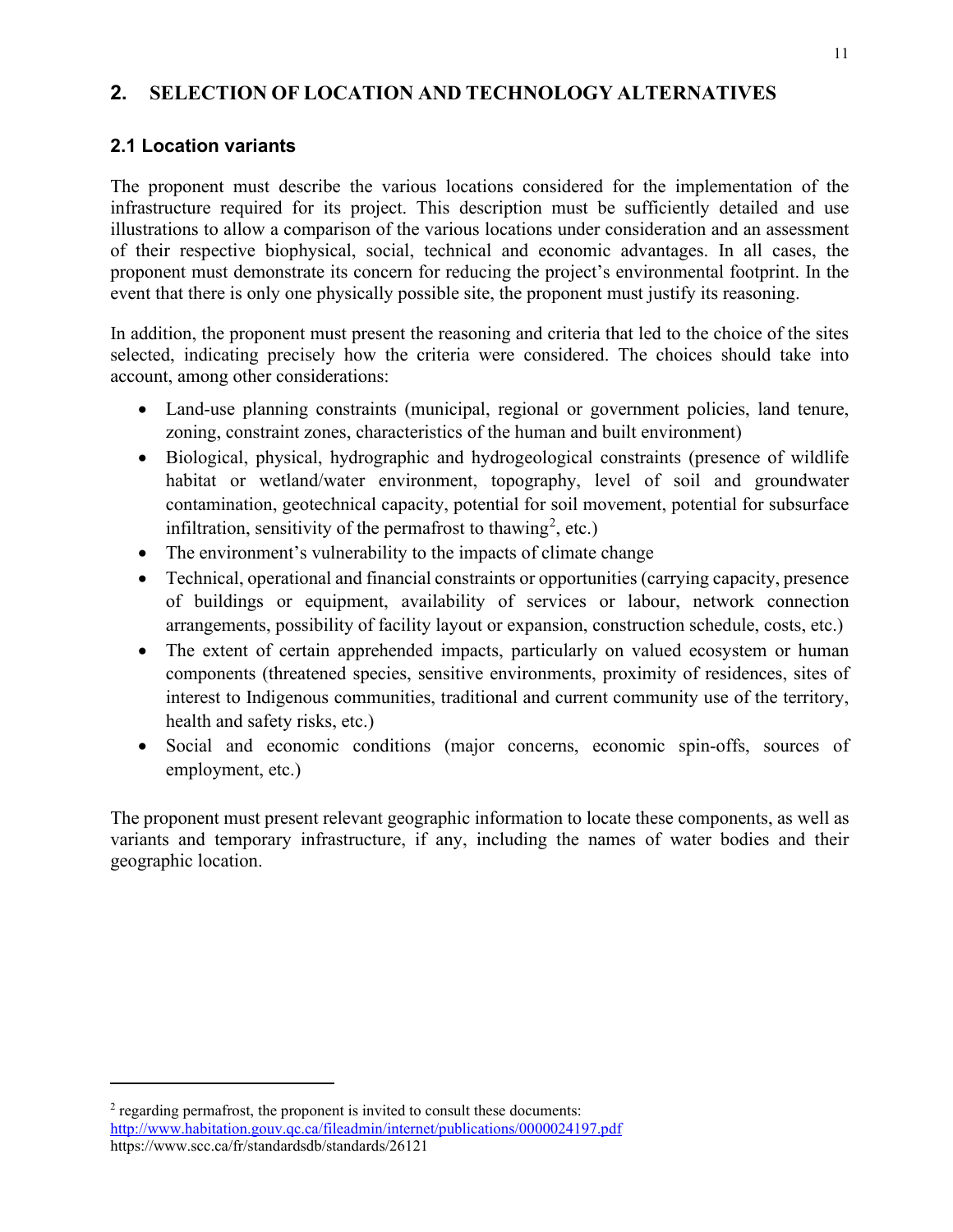### **2.2 Technological variants**

The choice of elements to be considered depends largely on the size and nature of the project. All these considerations must be made taking into account the particularity and evolution of the northern environment in a context of climate change. In this regard, the proponent must indicate how it intends to adapt its project to climate change<sup>[3](#page-13-0)</sup> to ensure the integrity and long-term stability of its facilities.

The proponent must identify and describe the variants likely to modulate greenhouse gas (GHG) emissions. For example, the proponent may consider the use of best available technology, alternative energy sources with a low carbon footprint, fuel substitution, and the choice of routes that reduce the distances required for the supply and transportation of materials. The comparison of alternatives should, in particular, be carried out with a view to avoiding, reducing or limiting GHG emissions.

With regard to energy supply and the technologies used, the proponent must present its preferred technologies, demonstrating its rationale and the technical, economic, environmental and social criteria justifying these choices. The proponent must also mention if it has assessed the possibilities of thermal heat valorization and provide justification for its answer. The method used for the selection of the technologies must be clearly explained and include the following elements:

- Effectiveness of the technologies in relation to the most recent technologies for the activity sector
- Ability to meet the demand (objectives, needs, opportunities)
- Availability and technical feasibility
- Completion at costs that do not compromise the project's economic viability
- The technology's evolutionary potential (technical and economic ability to upgrade or improve)
- A quantification report of annual GHG emissions attributable to energy supply and technology variants
- The ability to reduce GHG emissions, from the start of operations
- <span id="page-13-0"></span>• The ability to limit the extent of negative impacts on the biophysical and human environments and maximize positive benefits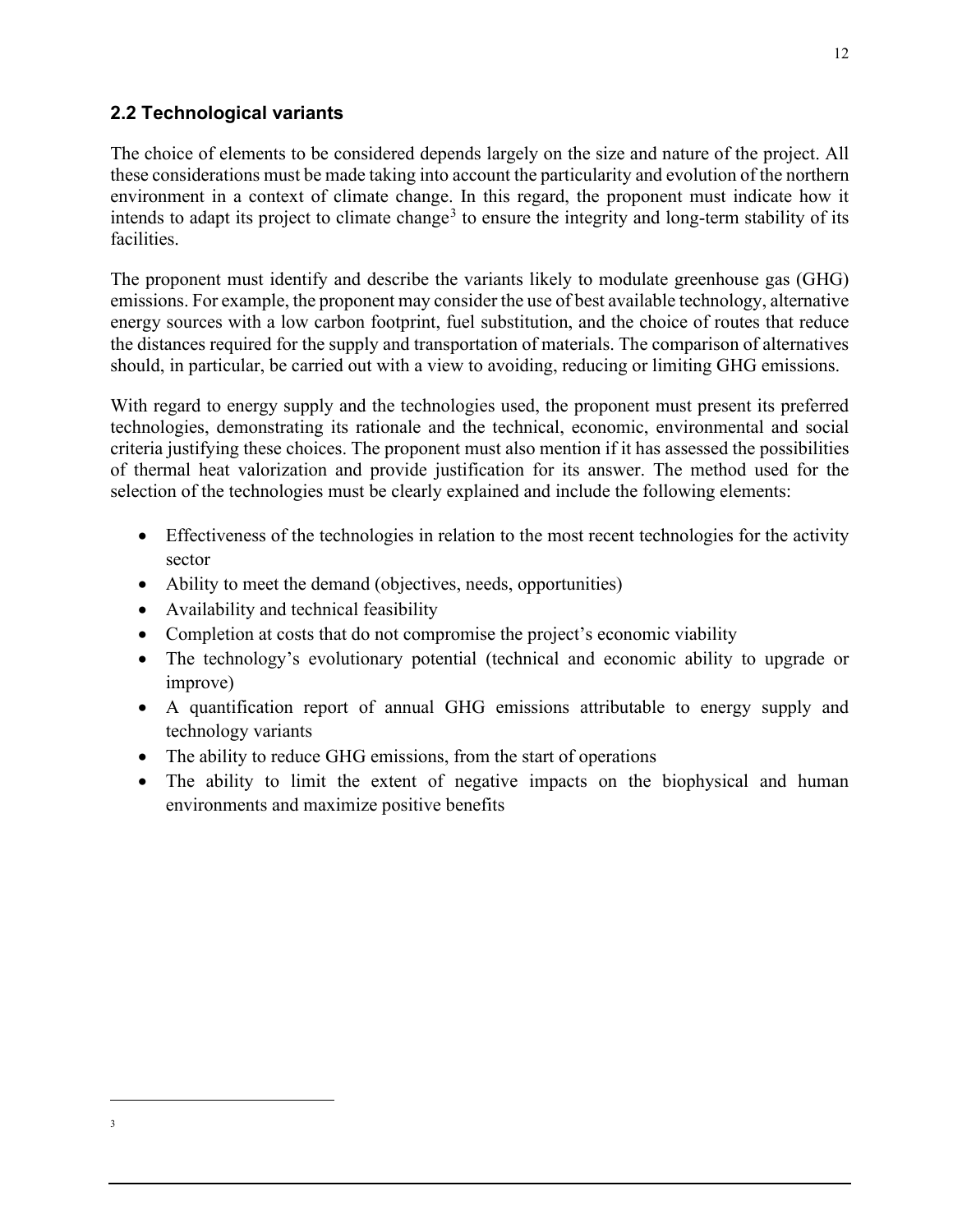### **3. PROJECT DESCRIPTION**

In this section, the proponent must describe the various infrastructures and technologies selected from among those presented in the previous section. It must also make the required links with its energy supply and use of road, airport and/or port transportation infrastructure, when applicable. It must provide sufficient details so that the issues at stake can be fully understood, in particular by specifying whether certain infrastructure development is expected to affect the water environment or wetlands. The conservation of atmospheric quality and the conservation and protection of water resources must also be considered during project implementation.

The proponent must demonstrate the project's ability to meet legal and regulatory standards, criteria and requirements, in particular the Act Respecting the Régie de l'Énergie. The proponent must also specify whether there is a sales agreement for power between the parties.

The proponent must specify the project's timeline and indicate the dates or periods planned for carrying out the work and the anticipated duration of the work. This timeline must include steps to obtain rights (e.g. leases for commercial purposes, easement application for power line hook-ups and installation, temporary occupancy permits for work and manoeuvring areas for turbine installation, if not within industrial leases) and other approvals prior to the start of construction.

## **3.1 Project Description**

The following items must be included in the impact study:

- Wind farm characteristics:
	- o Turbines, access roads, electrical hook-ups, identification of stream crossings and of electrical hook-ups
	- o Monitoring and follow-up systems
	- o Conditions for the maintenance and operation of the wind farm
	- o Nominal power per turbine, number of turbines, nominal power of the farm, expected utilization factor and availability factor of the turbines, expected annual energy production
	- $\circ$  Dimensions of the wind turbines (height, length of the blades, radius of the projection on the ground), dimensions of the planned sites (wind turbines and substations) and surface areas occupied on the site (wind turbines)
- An overall plan of the project components at an appropriate scale and a representation of all the planned developments and works, including the location of existing electrical lines and substations, if any, as well as the wind turbines, the collector system, the substation and the proposed operations and maintenance building (perspective plan, visual simulation, etc.), the access routes to the wind farm for the transportation of materials, components and workers, including, if possible, a recent aerial photograph of the area
- Plans of the substation design elements (voltage, necessary rights-of-way, area of the sites, type of connection to the grid, planned equipment, technical processes, etc.)
- Modalities for maintenance and operation of the wind farm, substation and other equipment
- Modalities for dismantling the wind farm at its life's end and for restoring the site, particularly in relation to the mining site restoration plan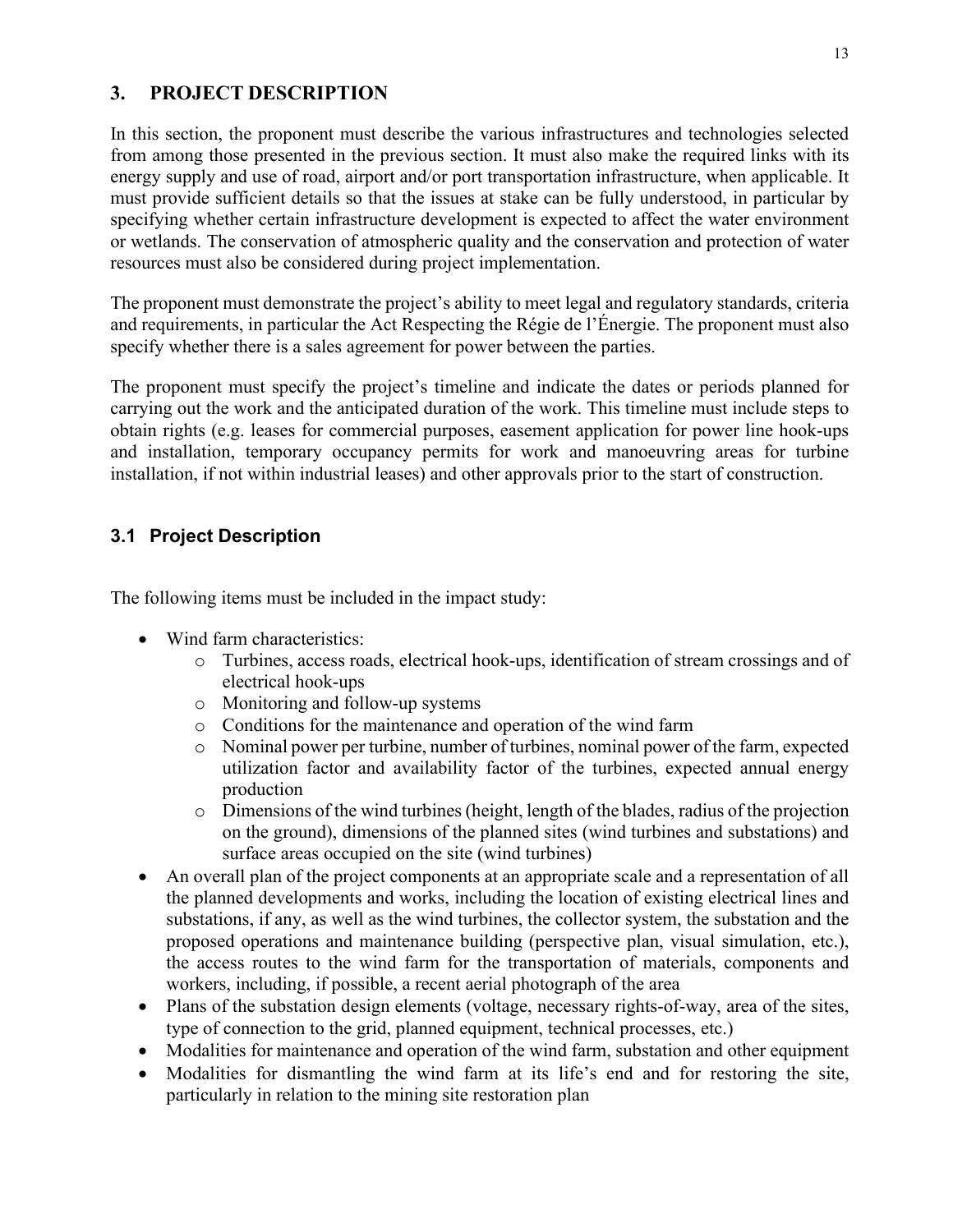#### **3.7 Jobs and training**

The proponent must make available the corporate policy on the hiring, on-the-job training and integration into the labour pool of Inuit workers. In particular, it must deal with possible measures (transportation, information, work schedules, frequency, etc.) to promote local workers' access to the project-generated employment and business opportunities and the retention of these workers. It must take into account similar experiences, including those related to recent projects carried out on the territory. It must also demonstrate regional hiring targets, particularly for Inuit workers, in a context of collaboration with the communities concerned.

#### **3.8 GHG emissions**

The proponent is required to produce a detailed identification and quantification report of annual GHG emissions that can be attributed to all sources of emissions at the project's different phases. The proponent must also develop an impact-mitigation measures plan and a GHG emissions monitoring plan. The proponent is invited to consult *Les changements climatiques et l'évaluation*  environnementale : Guide à l'intention de l'initiateur de projet (MELCC, 2021)<sup>[4](#page-15-0)</sup>, as well as the Guide de quantification des émissions de gaz à effet de serre (MELCC, 2019).<sup>[5](#page-15-1)</sup>

Appendix A presents the detailed approach, including the sources of GHG emissions to be considered.

In addition, the proponent must describe what type of battery system will be used to enable energy storage and what is role of this system in the project. It must also quantify, if applicable, the potential impacts in GHG emissions.

#### **3.8 Adaptation to climate particularities and changes**

The proponent must specify how it intends to adapt its project to climate change to ensure the integrity of the project and the various infrastructures and technologies it selected. In this regard, the proponent must demonstrate, supported by professional opinions, that the foundation platforms and the pile anchors will ensure the wind turbine stability in the current and future climate, taking into account the potential thawing of the permafrost on the site. The proponent must also assess the risks climate change, including permafrost thaw, poses to the integrity of the access road and transmission lines. It must demonstrate how these risks have been addressed in the routing, design and maintenance of the access road and transmission lines.

<span id="page-15-0"></span><sup>4</sup> <https://www.environnement.gouv.qc.ca/evaluations/directive-etude-impact/guide-intention-initiateur-projet.pdf>

<span id="page-15-1"></span><sup>5</sup> <https://www.environnement.gouv.qc.ca/changements/ges/guide-quantification/guide-quantification-ges.pdf>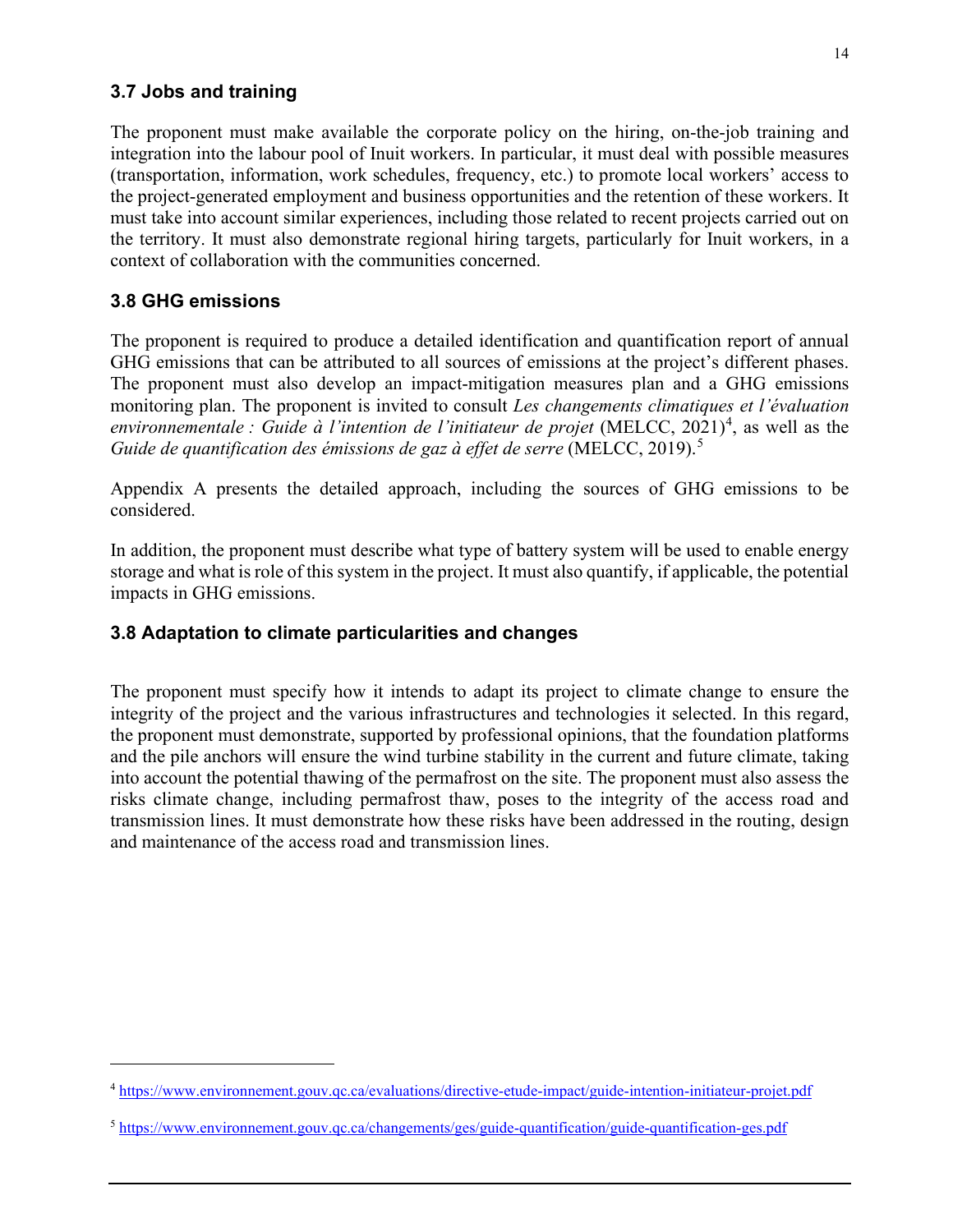The proponent can refer to the document *Portrait bioclimatique futur du Nunavik: Élaboration du portrait bioclimatique futur du Nunavik*, which presents projections for climatic hazards of Nunavik, $<sup>6</sup>$  $<sup>6</sup>$  $<sup>6</sup>$  to carry out its assessments.</sup>

<span id="page-16-0"></span><sup>6</sup> [Projections for climate hazards in Nunavik have been carried out by Ouranos.The proponent can refer to](https://mffp.gouv.qc.ca/documents/forets/inventaire/Portrait_bioclimatique_Nunavik_tome_1.pdf)  the document *[Portrait bioclimatique futur du Nunavik:](https://mffp.gouv.qc.ca/documents/forets/inventaire/Portrait_bioclimatique_Nunavik_tome_1.pdf)* [Élaboration du portrait bioclimatique futur du](https://mffp.gouv.qc.ca/documents/forets/inventaire/Portrait_bioclimatique_Nunavik_tome_1.pdf)  [Nunavik - Tome I \(gouv.qc.ca\)](https://mffp.gouv.qc.ca/documents/forets/inventaire/Portrait_bioclimatique_Nunavik_tome_1.pdf) (online)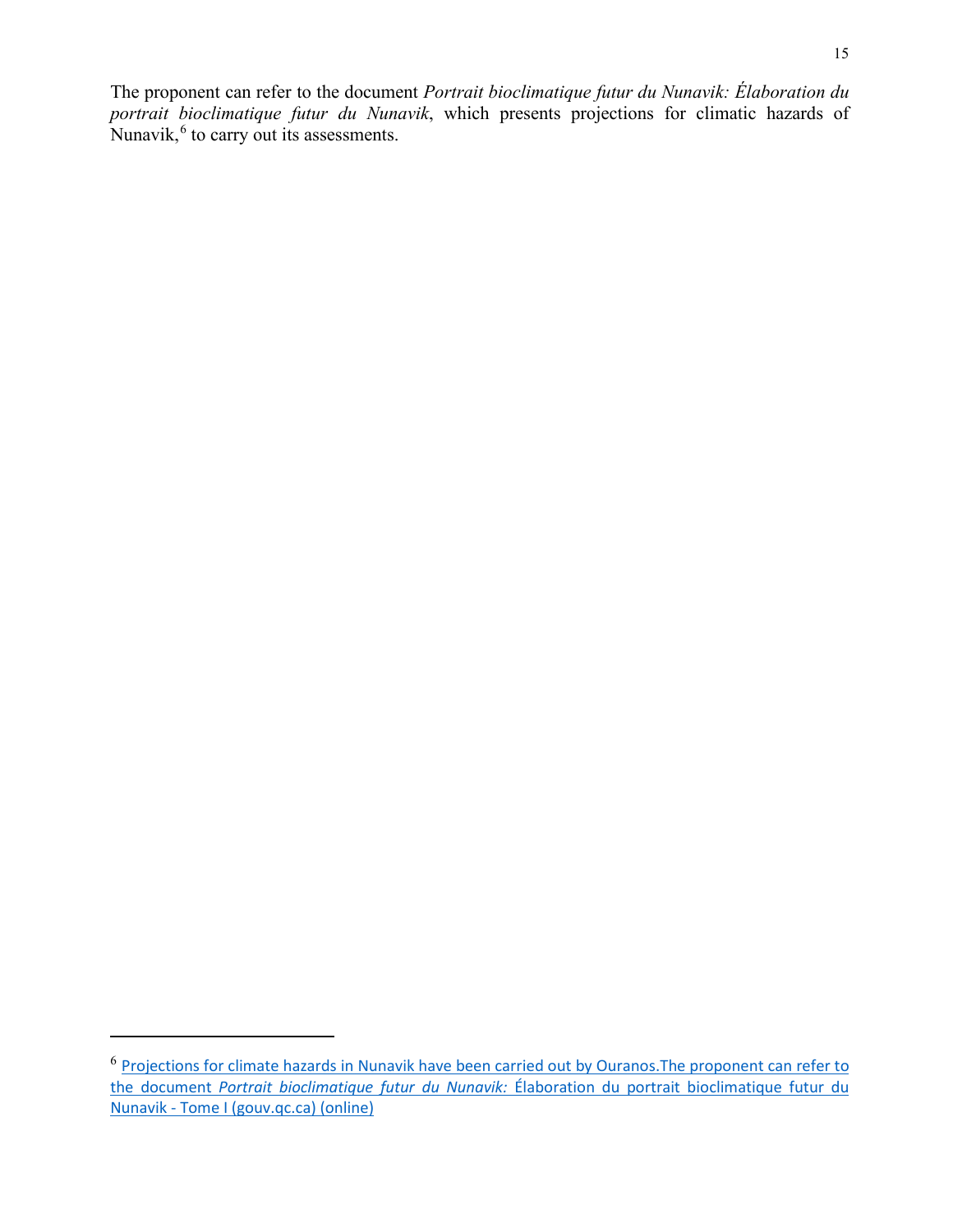# **4. DESCRIPTION OF THE ENVIRONMENT**

In this section, the proponent must describe the environmental, cultural and socio-economic context of the project in this region and sector, in a way that takes local inuit knowledge and cultural values into account. The proponent must delineate its study area to describe the components of the biophysical and human environments relevant to the project.

### **4.1 Delimitation of the study area**

The proponent must delimit a study area the scope of which must encompass all of the proposed activities and the direct and indirect effects of these latter on the biophysical and human environments likely to be affected by the project and its related infrastructures. The proponent must justify the boundaries of the study area and its scope, and must indicate the biophysical, technical, economic and social constraints that led to its delimitation. It must also demonstrate the consideration of traditional and local knowledge in determining the boundaries of the study area.

### **4.2 Description of the environment**

The proponent must describe the state of the environment as it exists in the study area prior to the project. It should describe as factually as possible the components of the biophysical and human environments that may be affected by the project, including features of the ecosystem. If the data available from government, Inuit or other agencies is insufficient or no longer representative, the proponent must complete the description of the environment with state-of-the-art inventories.

The proponent must indicate the source of all data used to describe the environment and the purposes for which it has used such information. In addition, it must comment on the quality and reliability of the available data. For many components in the environment, government agencies have developed guides or reference documents to assist proponents and their consultants in collecting and presenting information. We encourage the proponent to consult these documents in advance to ensure that they provide the basic required information.

The proponent must describe, for the study area, the following components using specific maps that show existing and proposed infrastructure. Where appropriate, information must be mapped at appropriate scales and photographs must be provided for:

- The nature of the soils and surface deposits, lithology, drainage, topography, extraction areas, the areas sensitive to erosion and ground movements
- Characterization of the soils and a description of past soil uses
- Aquatic and wetland environments (marshes, swamps, bogs), paying particular attention to locations where a crossing is planned
- The nature of the watercourse substrate
- Uses of streams and other water bodies
- Erosion and disturbance areas (cuttings, fills, etc.)
- Animal and plant species and their habitats (annual cycles and migration patterns), especially species that hold threatened or vulnerable status or are likely to be so designated, and species of special social, economic, cultural or scientific importance
- Local weather conditions (temperature, precipitation, prevailing winds), including areas with icing and likely to freeze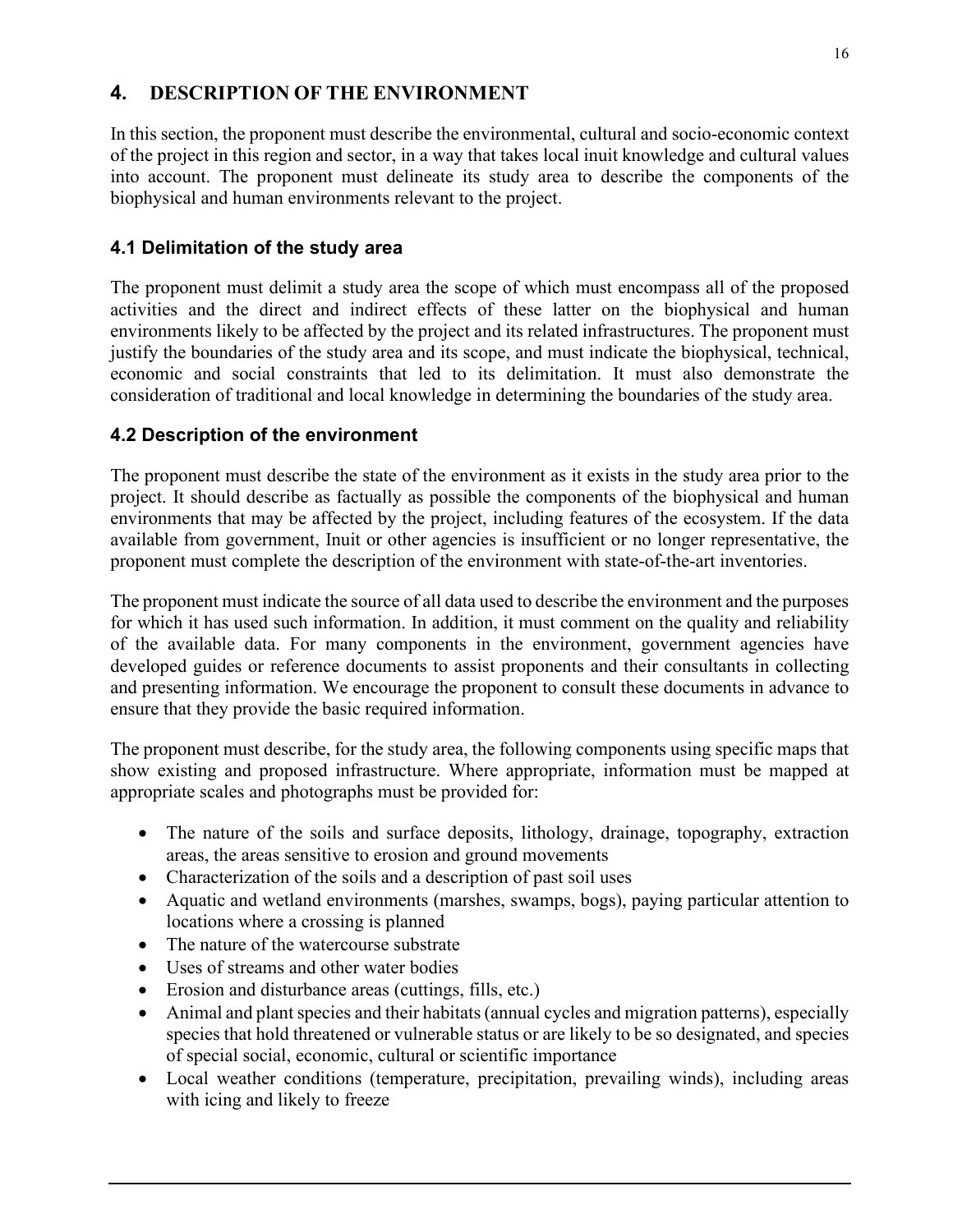- Protected areas listed in the Registre des aires protégées au Québec<sup>[7](#page-18-0)</sup> whether these are permanent, projected or reserved
- The presence of the Parc national des Pingualuit
- The presence of biological refuges, under the responsibility of the Ministère des Forêts, de la Faune et des Parcs

For avian fauna (birds of prey, migratory birds and bats), the proponent must verify the period of validity for the data collected during previous events. In addition, it must use the standardized protocols of the Ministère des Forêts, de la Faune et des Parcs, [8](#page-18-1)[9](#page-18-2) before and after the project, to update inventories.

In terms of social impact, particular attention must be paid to land use, in particular by Inuit communities. Emphasis should be placed on the presence of hunting territories and traditional travel routes by land or water. The periods of land use by families and the project's impact on access to and occupation of hunting, fishing, trapping and gathering territories must be explained in detail. Without limitation, the proponent must describe:

- The current use of the study area, including the practice of hunting, fishing, trapping and gathering activities, the presence of outfitters and resort leaseholders
- Areas that have sites of historical or archaeological interest or sites with archaeological potential
- Areas of special value to the public for recreational, tourism, historical, cultural and spiritual reasons
- Access issues (particularly in relation to temporary road construction), which will need to be clearly addressed in meetings with land users

<span id="page-18-0"></span><sup>7</sup> [https://www.environnement.gouv.qc.ca/biodiversite/aires\\_protegees/registre/](https://www.environnement.gouv.qc.ca/biodiversite/aires_protegees/registre/) 

<span id="page-18-1"></span><sup>8</sup> <https://mffp.gouv.qc.ca/documents/faune/protocole-inventaire-oiseaux.pdf>

<span id="page-18-2"></span><sup>9</sup> <https://mffp.gouv.qc.ca/documents/faune/protocole-chauves-souris.pdf>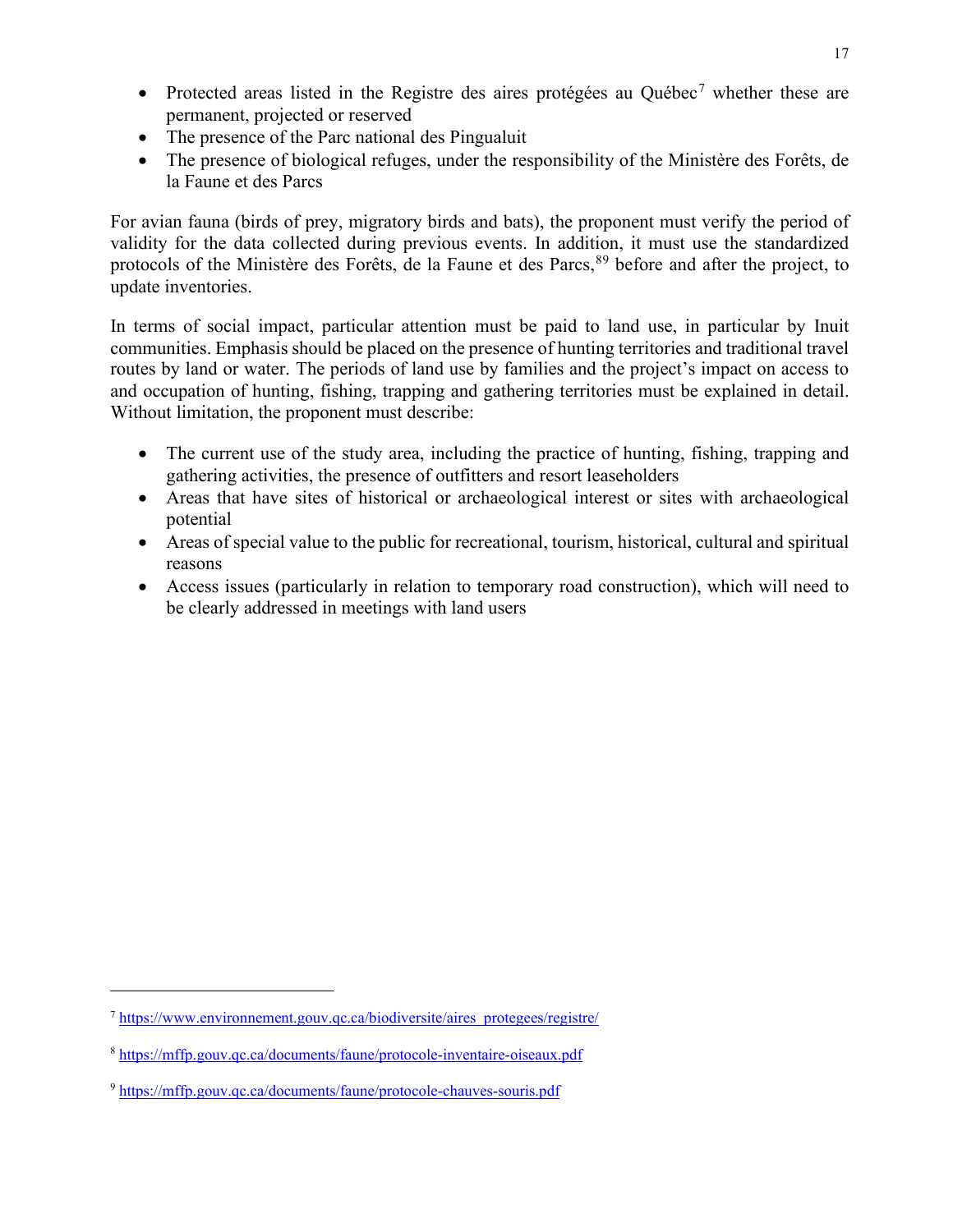#### **5. IMPACTS ANALYSIS OF THE PROJECT**

The project proponent must identify the impacts of the selected variant during the construction, operation and decommissioning phases, and assess their importance using an appropriate method and suitable criteria. The positive and negative as well as direct and indirect impacts on the natural and social environments, and if applicable the cumulative and irreversible impacts of the project must be taken into consideration.

While determining the impacts draws on facts, the assessment of impacts entails value-judgments. This may not only help establish acceptability thresholds or levels, but also make it possible to determine the impact mitigation criteria and monitoring or follow-up needs.

The proponent must describe the chosen method, as well as its uncertainties or biases. The techniques and methods used will have to be objective, concrete and reproducible. The reader must be able to easily follow the proponent's reasoning in determining the impacts. At the very least, the study must provide a monitoring tool to link project activities and the presence of structures to environmental components. These can be summary tables, checklists or impact sheets. The implementation of citizen participation mechanisms and the consultation of literature specific to the type of project in question (including impact studies of similar projects) are other means of identifying and evaluating potential impacts according to the different stages of the project.

# **5.1 Impact identification and assessment**

# **5.1.1 Biophysical environment**

The assessment of impacts on the biophysical environment must address, but not be limited to impacts:

- On aquatic and wetland environments, effects on their integrity, water flow and sediment regime
- Of the works on soil and surface water quality
- Of transporting materials, components and workers
- On vegetation, bats, local or migratory wildlife (including on their movements and habitats), on species that are threatened or vulnerable or likely to be so designated, or on species of specific social, economic, cultural or scientific importance (areas affected, number of species affected, population density, etc.)
- On the protected areas in the study area, considering their respective conservation objectives

For the wildlife component, the proponent must detail the influence of all planned infrastructures (wind turbines, access roads, electrical transmission lines) on the territory's sensitive wildlife species, particularly migratory caribou and birds of prey. Particular attention must be paid to the project's impact (construction and operation phases) during the calving period of the Leaf River migratory caribou, the nesting period of birds, and the migration of birds and bats. The project must therefore take into account caribou calving grounds and the periods when caribou are likely to be in this area.

## **5.1.2 Social environment**

The assessment of impacts on the human environment must address, but not be limited to the: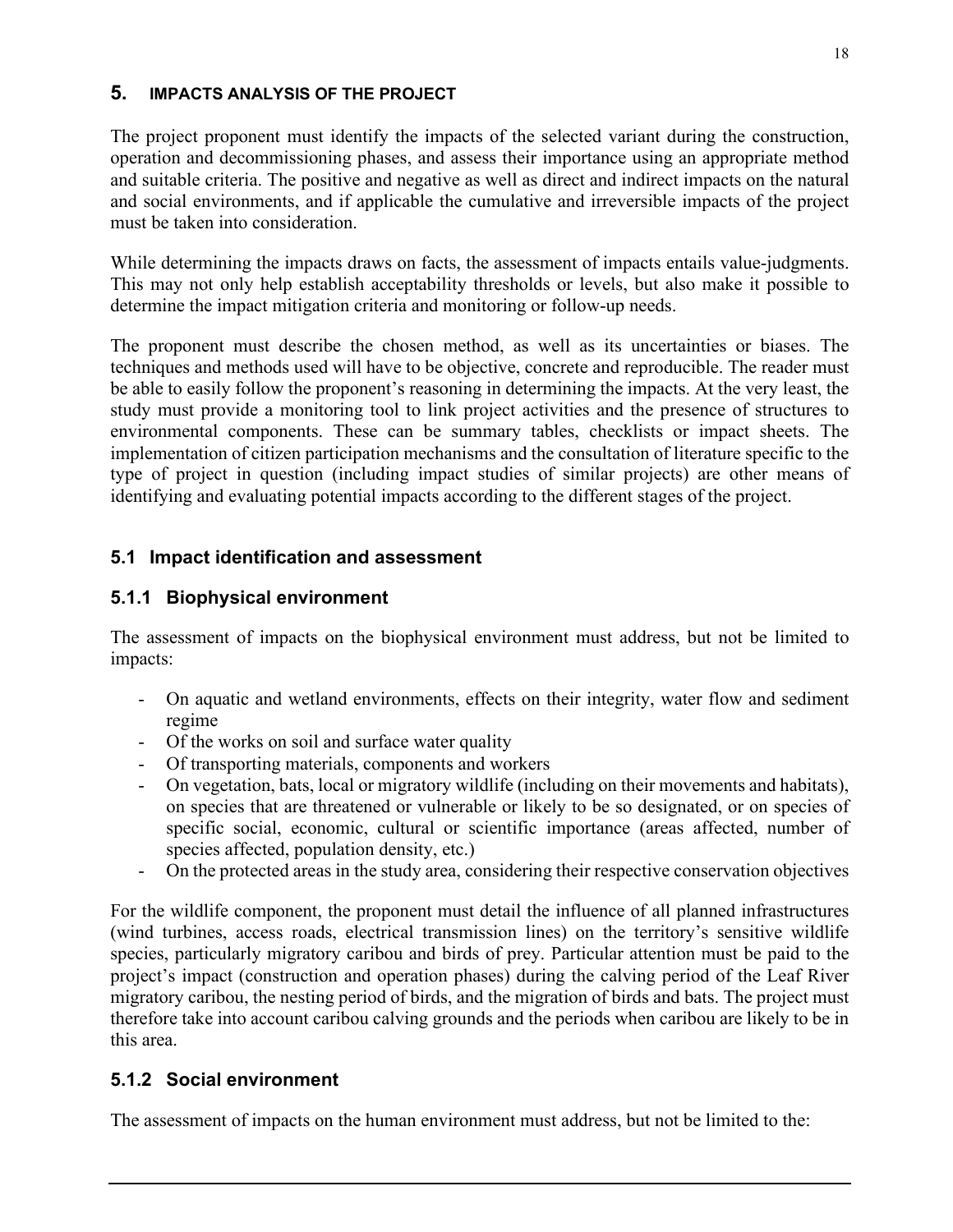- Impacts of transporting materials, components and workers
- Impacts of the project on the operations and infrastructure of Donaldson Airport
- Economic benefits associated with the development and operation of the facilities
- Direct and indirect effects associated with job creation, such as the development of workers' knowledge and skills
- Effects of noise from project construction and operation activities
- Impacts on land users, particularly Inuit communities, including on the practice of local activities for food, ritual or social purposes (hunting, fishing, trapping, berry harvesting, collection of medicinal plants, use of sacred sites, etc.); these must be determined by considering the impact on resource abundance and quality, experience and access
- Impacts on the visual environment, due to the addition of new visual elements and changes in the aesthetic quality of the landscape
- Impacts on terrestrial or submerged archaeological heritage: sites (including burials and paleontological sites), sectors and areas of archaeological potential

#### **5.2 Cumulative effects**

Cumulative effects are broadly defined as changes to the environment caused by an action in combination with other past, present and future actions. The concept of cumulative effects is based on the idea that each impact, individually and independent of its own magnitude, can represent a high marginal cost to the environment.

The proponent must submit a justification regarding the geographic and temporal delineation of the cumulative impact study. It should be noted that these boundaries may vary depending on the components selected to assess cumulative impacts, depending on their distribution and specific characteristics. The proponent must propose and justify the choice of projects and activities selected for the cumulative impact analysis, which must include past, current and future activities or projects (with a high probability of occurrence). The methods used to predict cumulative environmental impacts must be clearly described in order to better understand the reasoning of the conclusions presented and how the analysis was carried out. The local knowledge of the communities concerned has to be integrated into the assessment of the cumulative environmental effects. The assessment of cumulative environmental impacts must:

- Consider the actions and effects in combination with other past actions (including development work that has taken place), present and future actions
- Take natural disturbances into account
- List the valued components<sup>[10](#page-20-0)</sup>
- Determine spatial delimitations based on the characteristics of the valued components
- Identify or map out features, impacts and other land uses in reference conditions
- Establish trends or changes in the condition of valued components across time

Thus, the proponent must identify the valued components to be addressed in the cumulative effects assessment. The environmental components for this analysis must be those related to project issues, including use of the land by all kinds of users and also wildlife and its habitat

<span id="page-20-0"></span><sup>&</sup>lt;sup>10</sup> Valued components are the environment's aspects or characteristics identified as important to Indigenous people, government agencies, the proponent or the public, and that may be affected directly or indirectly by a project.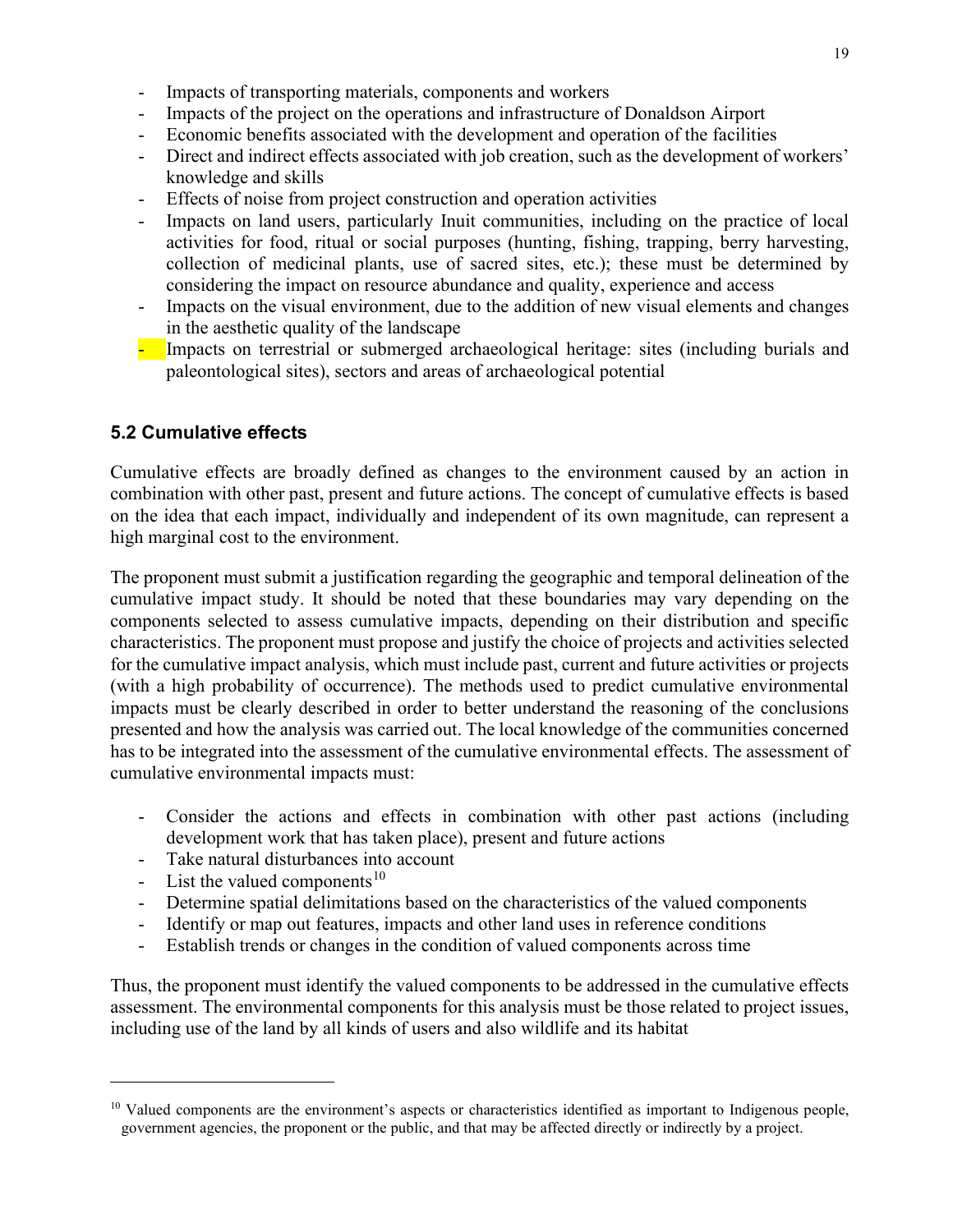### **6. MITIGATION MEASURES, RESIDUAL IMPACT AND COMPENSATION MEASURES**

## **6.1 Mitigation**

The proponent must describe the measures it will put in place to maximize the positive effects on the environment and the social milieu as well as the corrective measures it intends to implement to reduce the project's negative impacts (including cumulative effects). The proponent must give priority to measure that make it possible to avoid negative impacts and reduce the significance of the negative impacts. For residual negative impacts that cannot be mitigated, the proponent must propose compensation or restoration measures.

For instance, the following measure could be considered:

- The measures planned to mitigate noise pollution
- The selection of routes for the transportation of materials, components and workers, and the scheduling of the works to avoid accidents and nuisances
- The choice of the best period to carry out the works, in order to avoid sensitive areas and periods for terrestrial, avian and aquatic fauna, and not to compromise the practice of recreational activities (hunting and fishing)
- The modalities and measures for the protection of soil, surface water and flora
- The modalities and measures for the protection of wildlife (taking into account local, migratory and nesting species) and their habitats, including the placement of wind turbines away from caribou nesting areas and calving grounds
- The choice of period for carrying out the various project phases to avoid certain critical periods for fauna (i.e. migration or nesting)
- The means planned to prevent oil or other spills and, if applicable, the means to contain leaks
- The measures and guarantees provided for the restoration of the site after the works (restoration and clean-up of the site, etc.)
- The development of measures to maximize the project's economic benefits in Nunavik, including the awarding of certain contracts to local businesses

It should be noted that compliance with laws and regulations, as well as the means of compliance, cannot be considered mitigation.

#### **6.2 Residual impacts and compensation measures**

The proponent presents compensation measures for unavoidable residual impacts, i.e. impacts that remain after avoidance efforts have been made and after mitigation measures have been applied, both for the physical and biological environments and for the human environment.

Finally, the proponent must provide a summary list of all mitigation measures, specific compensation measures and commitments proposed in connection with its project.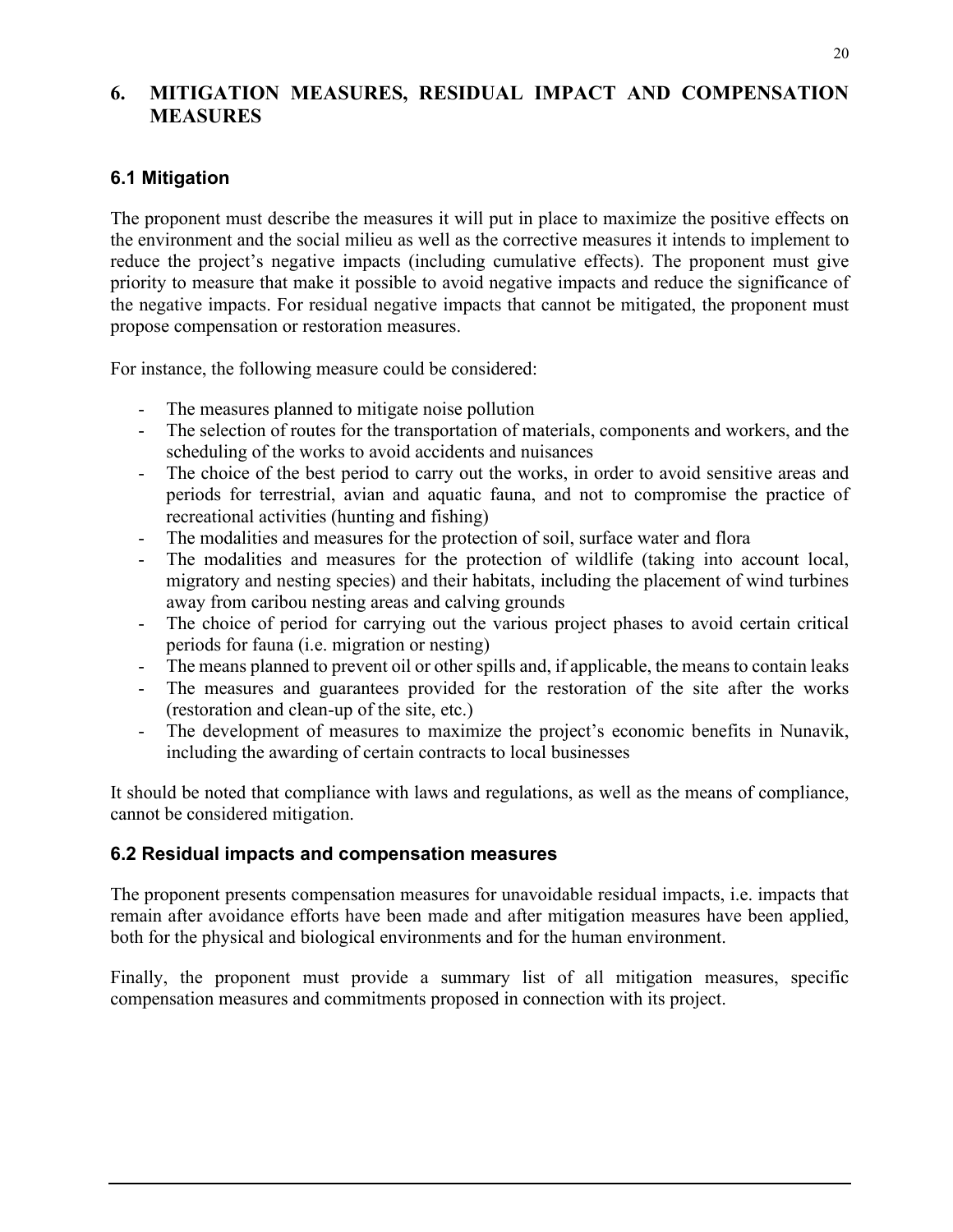#### **6.3 Summary**

The proponent must provide a summary of the mitigation measures, impacts and compensation measures planned for the project. This summary will be a reminder of the modalities for carrying out the project and the foreseen mode of operations. It presents the main impacts of the project and the resulting mitigation measures. It illustrates how execution responds to the needs initially raised and accounts for the sustainable development objectives of preserving environmental quality, improving social equity and enhancing economic efficiency. A table showing all mitigation and compensation measures, as well as any other commitments, should also be included in the summary.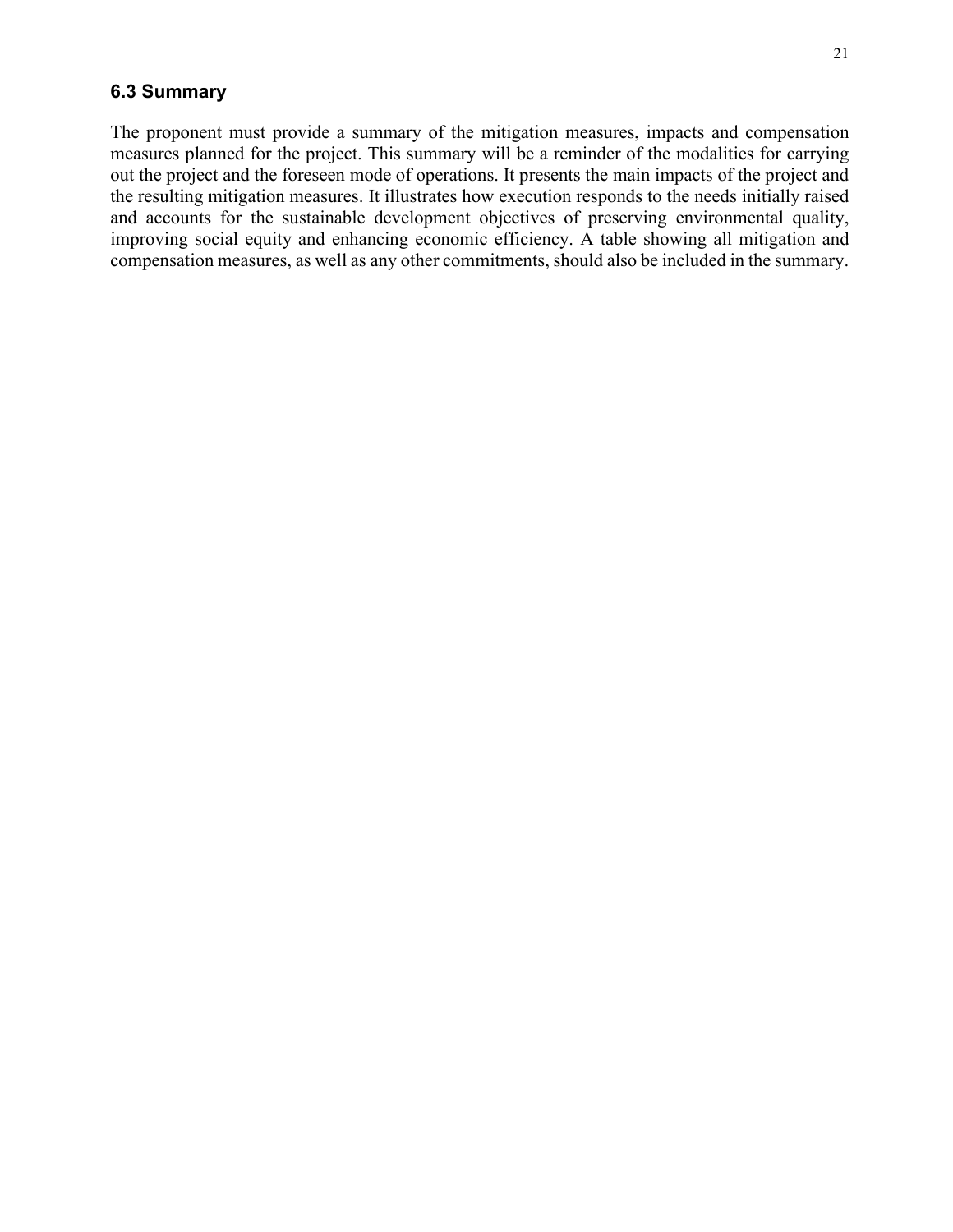# **7. RISK MANAGEMENT**

Some projects may cause accidents, the consequences of which may extend beyond the boundaries of the project. The project impact study therefore requires a risk analysis for major technological accidents. In all cases, the study must describe the planned safety measures and present a preliminary emergency preparedness plan for the construction and operation phases.

Accidents or damage affecting the project's infrastructure, other components or operations, and that are caused by natural disasters or extreme weather events must be assessed. This assessment will also take climate change into account. The proponent must explain how the remoteness of the project will guide the design of emergency measures.

## **7.2 Safety measures**

The impact study will describe the security measures planned for the operating sites, including related facilities located outside the main site. Among other things, it must describe the following elements:

- Site access limitations (marking of the site)
- Security measures for the transportation of employees, materials and hazardous materials
- Security installations and preventive measures (monitoring systems, emergency shutdown, firefighting systems, sprinklers, emergency generators, leak detectors, high-level alarms, catchment, safety distances, etc.)
- Storage of products according to their dangerousness

## **7.3 Preliminary emergency preparedness plan**

The impact study must present a preliminary emergency preparedness plan, covering both the construction and operating periods, in order to demonstrate adequate response in the event of an accident. This plan must lay out the main actions planned in response to an incident or accident situations, as well as the transmission mechanisms for alerting the authorities, workers and the public. It must describe the link with the municipal authorities or the Northern Village concerned, the other regional entities involved and, if applicable, the way in which the various emergency measures plans are connected.

The proponent is invited to consult the various publications on the preparation of emergency measures plans, including the information document on public safety risk management,  $^{11}$  $^{11}$  $^{11}$  the risk management guidelines for major industrial accidents<sup>[12](#page-23-1)</sup> and the *Emergency Preparedness and Response Standard.*[13](#page-23-2) A final emergency preparedness plan, including scenarios for each type of major potential accident, must be completed by the proponent before the launch of operations.

<span id="page-23-0"></span><sup>11</sup> Ministère de la Sécurité publique, 2009. *Gestion des risques en sécurité civile.* [\[https://www.securitepublique.gouv.qc.ca/index.php?id=1265\]](https://www.securitepublique.gouv.qc.ca/index.php?id=1265).

<span id="page-23-1"></span><sup>12</sup> Conseil pour la réduction des accidents industriels majeurs, 2017. *Guide de gestion des risques d'accidents industriels majeurs*. [\[http://www.craim.ca/produit/guide-de-gestion-risques-daccidents-industriels-majeurs-2017/\]](http://www.craim.ca/produit/guide-de-gestion-risques-daccidents-industriels-majeurs-2017/).

<span id="page-23-2"></span><sup>13</sup> Standard *CSA-Z731-03 (R2014) Emergency Preparedness and Response*  [\[https://www.scc.ca/en/standardsdb/standards/18899\]](https://www.scc.ca/en/standardsdb/standards/18899).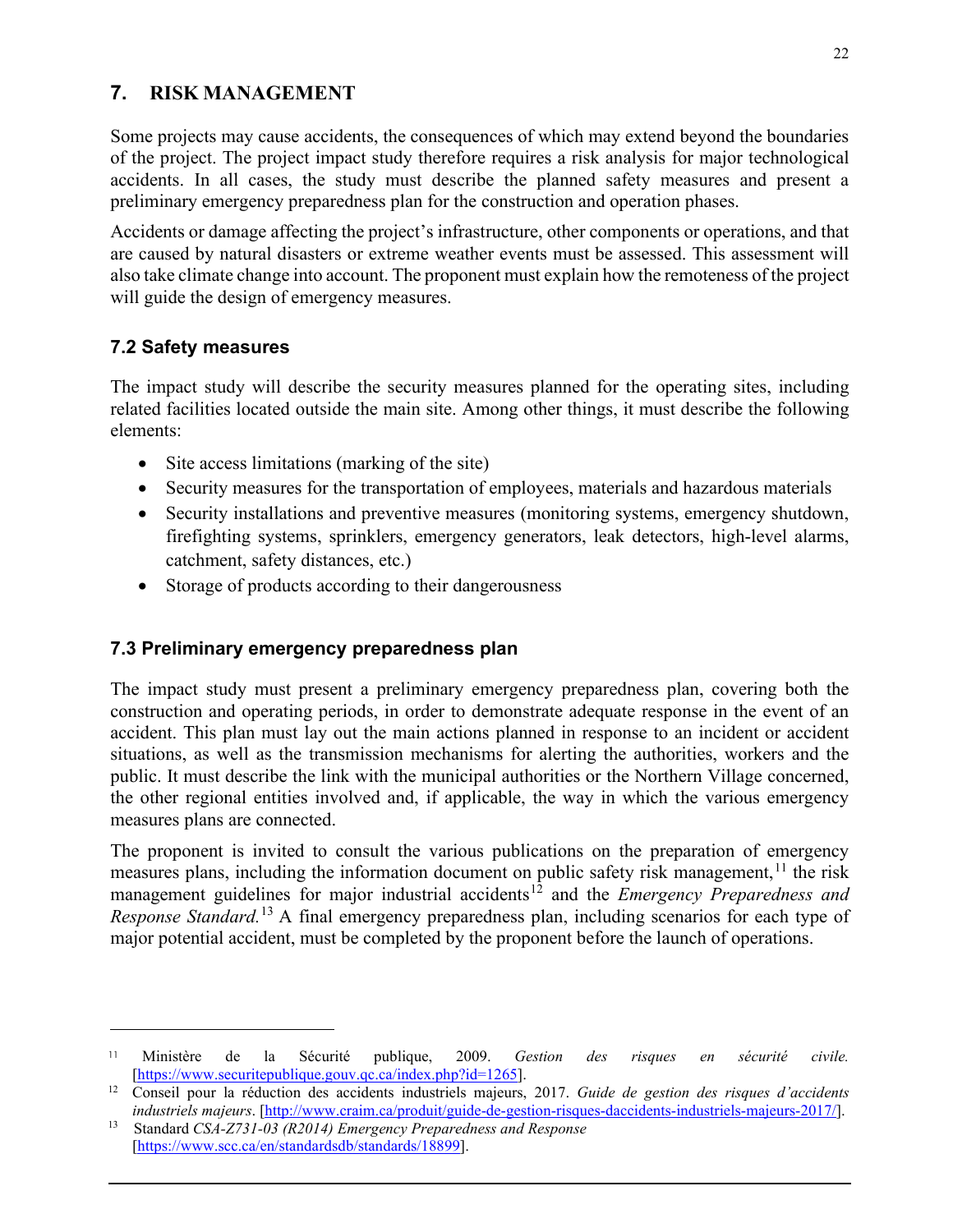Given the project's remoteness, the proponent must be the first to apply emergency measures in the event of a technological accident, spill, etc. In particular, the proponent must provide information on its response capability and handling methods in the following cases:

- Transportation of chemical products (tankers, explosives, etc.) or products deemed potentially dangerous
- Petroleum and/or hazardous product spills at the project site, with emphasis on methods for prompt on-site response
- Storage of chemical, petroleum and hazardous products
- Fire hazards at the project site
- Coordination with relevant regional entities in the event of evacuations or incidents involving a high number of victims
- Risks of wind turbine breakage and ice formation on the blades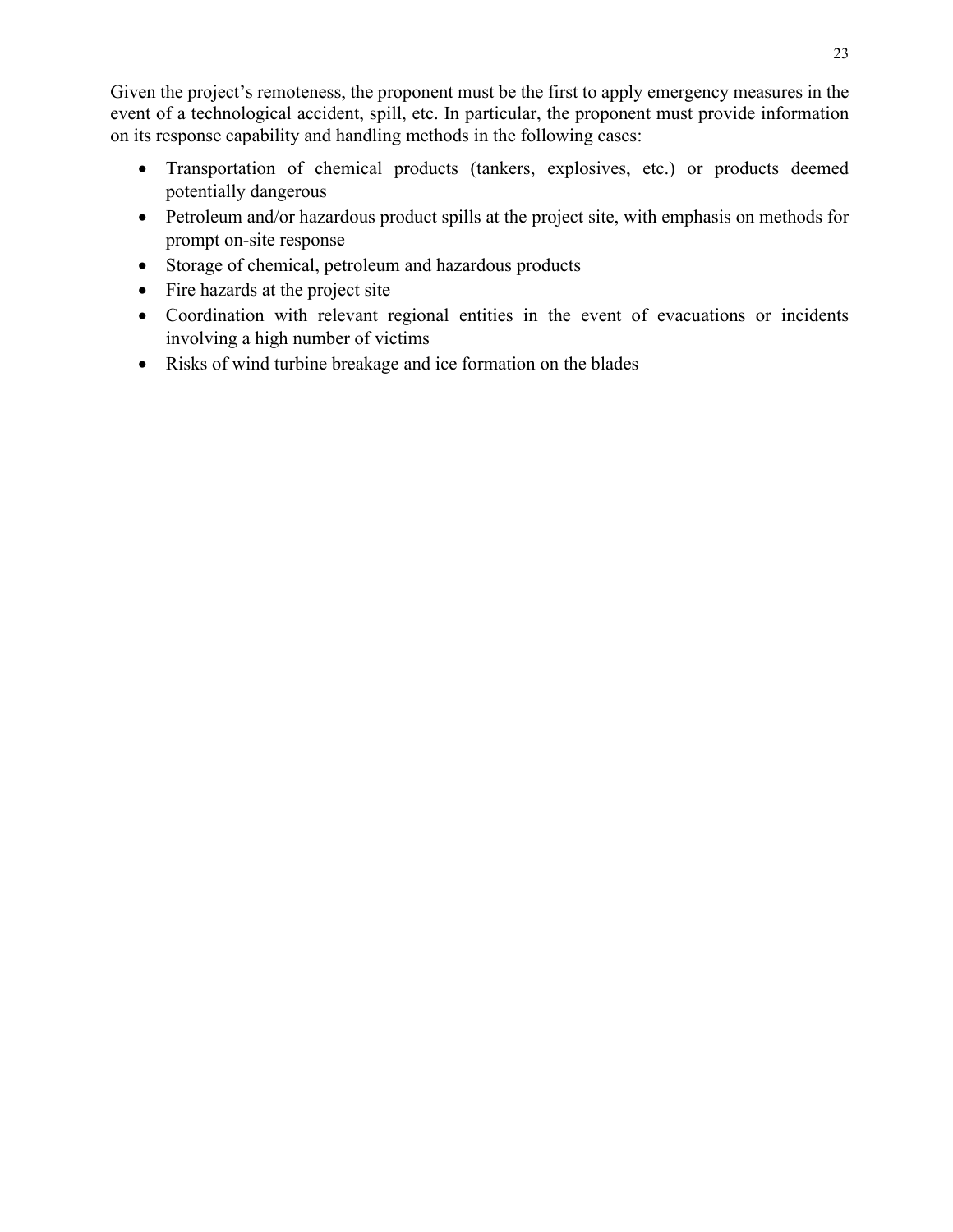# **8. MONITORING AND FOLLOW-UP PROGRAMMES**

The following sections are intended to lay out how the monitoring and follow-up programs related to the project will be designed and carried out. The programs will need to be designed with sufficient flexibility to allow for changes to be made in response to new information and unforeseen events.

# **8.1 Monitoring program**

The aim of the environmental monitoring program carried out by the project proponent is to ensure this latter's compliance with:

- Requirements in the relevant laws and regulations
- Measures proposed in the impact study, including the mitigation or compensation measures
- Its commitments foreseen in the Ministerial authorizations
- Conditions set out in the certificate of authorization

Environmental monitoring must cover the project's construction, operation, closure or decommissioning phases. The proponent must propose a preliminary environmental monitoring program in its impact study. This preliminary program will be improved once all the project's components are better defined. It must be completed, if necessary, following authorization of the project. The program will describe the means and mechanisms put in place to ensure compliance with the legal and environmental requirements. The program will make it possible to verify the smooth operation of the works, the equipment and the facilities, and to supervise any disturbance of the environment caused by the project's implementation, operation, closure or dismantling. The monitoring program may make it possible, if necessary, to redirect the work and possibly improve the progress of construction and implementation of its various components.

In particular, the environmental monitoring program must include:

- A list of elements requiring environmental monitoring
- All of the measures and means foreseen to protect the environment
- The characteristics of the monitoring program (for each environment: surface water, atmosphere, soil, etc.), when these are foreseeable (e.g., location of interventions, planned protocols, list of measured parameters, analytical methods used, implementation schedule, human and financial resources allocated to the program, participation of the Inuit and other target communities, if applicable);
- An intervention mechanism in case of the observation of non-compliance with the legal and environmental requirements or the proponent's commitments
- The proponent's commitments to file monitoring reports (number, frequency, content and distribution)
- The proponent's commitments regarding the dissemination of environmental monitoring results to the population concerned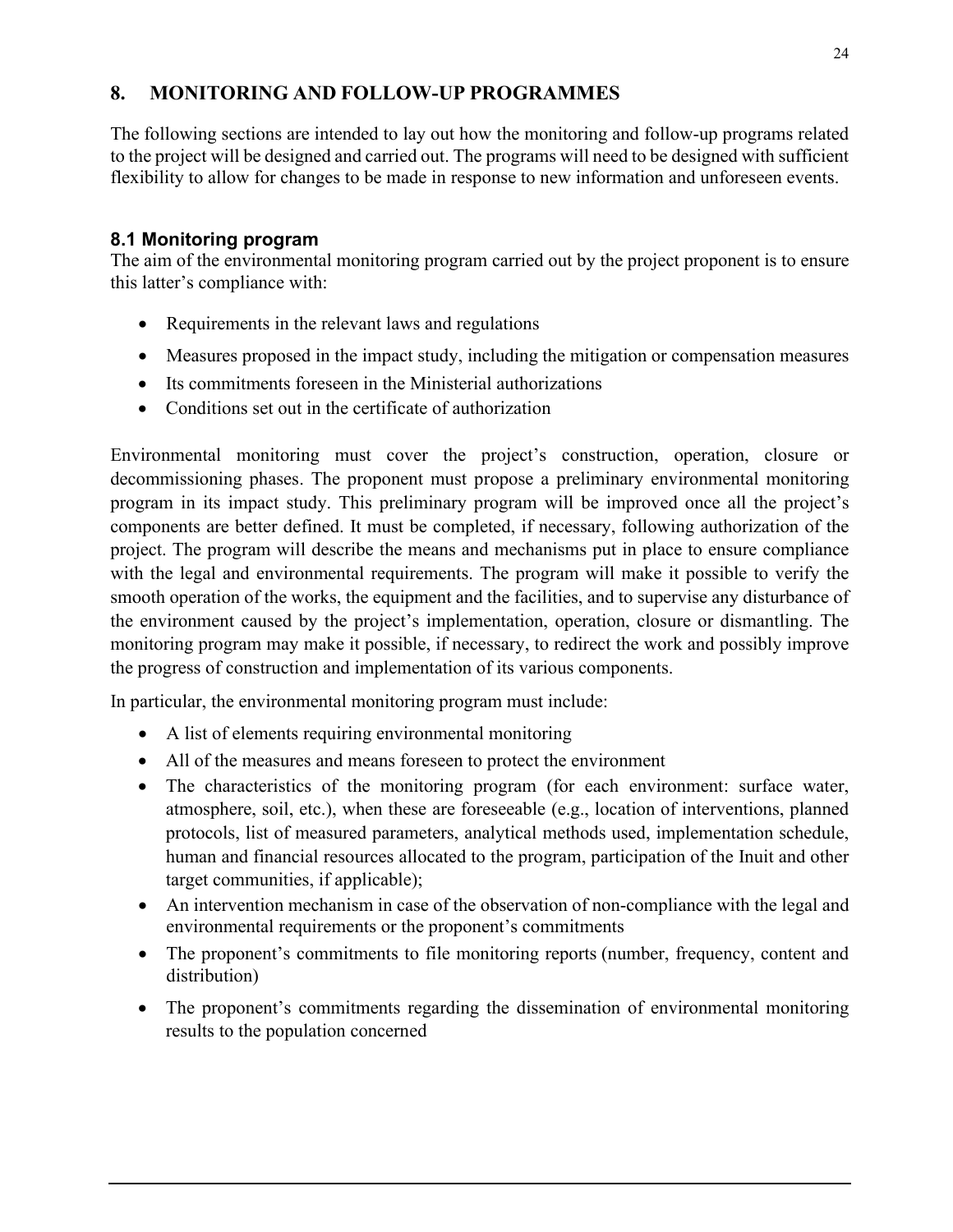The monitoring program must also include the project's GHG emissions. In general, the program will cover the elements required in the project design stage to quantify the GHG emissions the project generates and monitor their evolution over time. Given the large number of possible scenarios, there is no model (as each case is unique) for tracking and monitoring GHG emissions. An example of the data to be included is presented in the appendix. The GHG follow-up and monitoring plan is generally very succinct and is primarily intended to facilitate the proponent's work in quantifying GHG emissions. This plan may evolve over the life of the project.

# **8.2 Environmental and social monitoring program**

The purpose of the environmental monitoring carried out by the proponent is to verify in the field the accuracy of the evaluation of certain impacts and the effectiveness of certain mitigation or compensation measures in the impact study and for which some uncertainty remains.

The knowledge gained from environmental and social monitoring programs can be utilized not only to improve predictions and assessments of the impacts of new projects of a similar nature, but also to develop mitigation measures and possibly revise environmental protection standards, guidelines or principles.

The proponent must propose a preliminary environmental and social monitoring program in its impact study. This preliminary program, if necessary, must be completed following authorization of the project. The program must include:

- The reasons for the follow-up, including a list of the elements requiring environmental monitoring (including valued components)
- The minimum duration of the monitoring program, its objectives and targeted components (e.g., validate the impact assessment, evaluate the effectiveness of mitigation measures for water, air, soil, etc.)
- The number and main characteristics of the follow-up studies planned (list of parameters to be measured, projected completion schedule, participation of the Inuit and other target communities in the monitoring, if applicable)
- The terms and conditions for the production of follow-up reports (number, frequency, format and distribution)
- The response mechanism that will be implemented in the event of unexpected environmental degradation
- The response mechanism that will be implemented in the event of an unforeseen impact on the human environment
- The program for communicating monitoring results to the populations concerned, in an appropriate format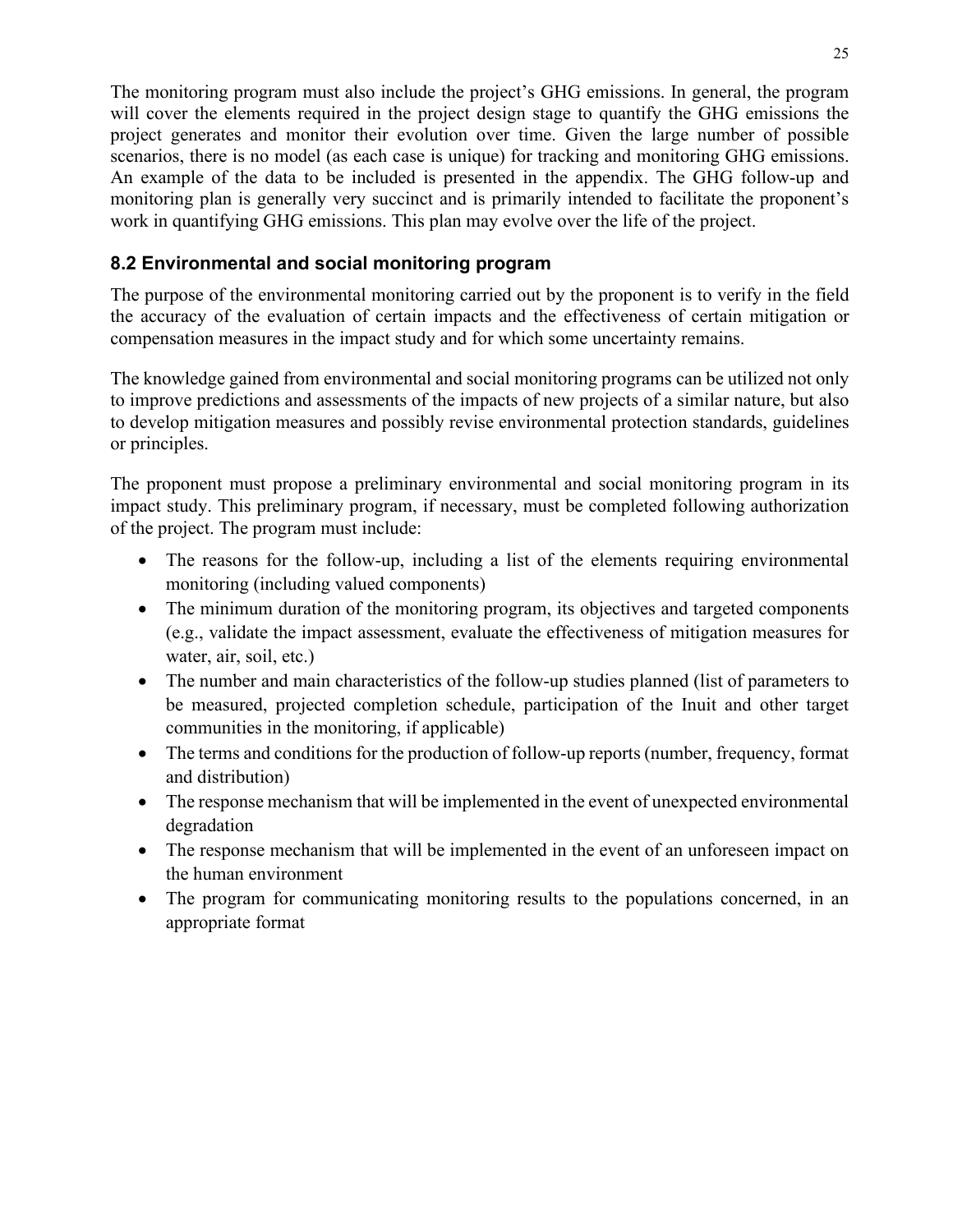### **9. PRESENTATION OF THE IMPACT STUDY**

The impact study must be written in clear and concise language and be limited to the ideas that are necessary to a solid understanding of the project and its impacts. To ensure general comprehension, a glossary defining technical terms, acronyms and abbreviations should be included. More technical information should not be included in the main document, unless key to the reader's understanding. Information that can be diagrammed or mapped must be presented in that format and at the appropriate scale. Project components must be displayed in thematic as well as composite maps

The proponent must illustrate the highlights of the study using graphs, maps and photographs. Maps must be presented using common scales and reference data to allow for comparison and superimposition of the mapped elements. The availability and quality of the data used must be evaluated by the proponent. All sources of information must be referenced. In addition, the methods used in conducting the impact study (inventories, surveys, interviews, comparative analyses, etc.) must be presented, explained and scientifically validated.

The proponent must also prepare a summary of the impact study. This summary must be intended for the general public and include illustrations and maps to provide quick understanding of the work being planned as part of the project. The summary must be sufficiently detailed so that readers may become familiar with the project. They must be able to understand the issues at stake, the main anticipated impacts, the proposed mitigation measures, the residual impacts and any conclusions on the significance of these impacts. It should be noted that other initiatives by the proponent to encourage public participation, such as the production of videos, radio clips, models, information sheets, etc., are also strongly encouraged. It is suggested that the proponent translate the summary into English in order to increase accessibility to the information by the community(ies) concerned by the project.

The KEQC may request that English versions of documents other than those mentioned above, or summaries thereof, be filed. Finally, the KEQC will post all documents provided by the proponent on its website.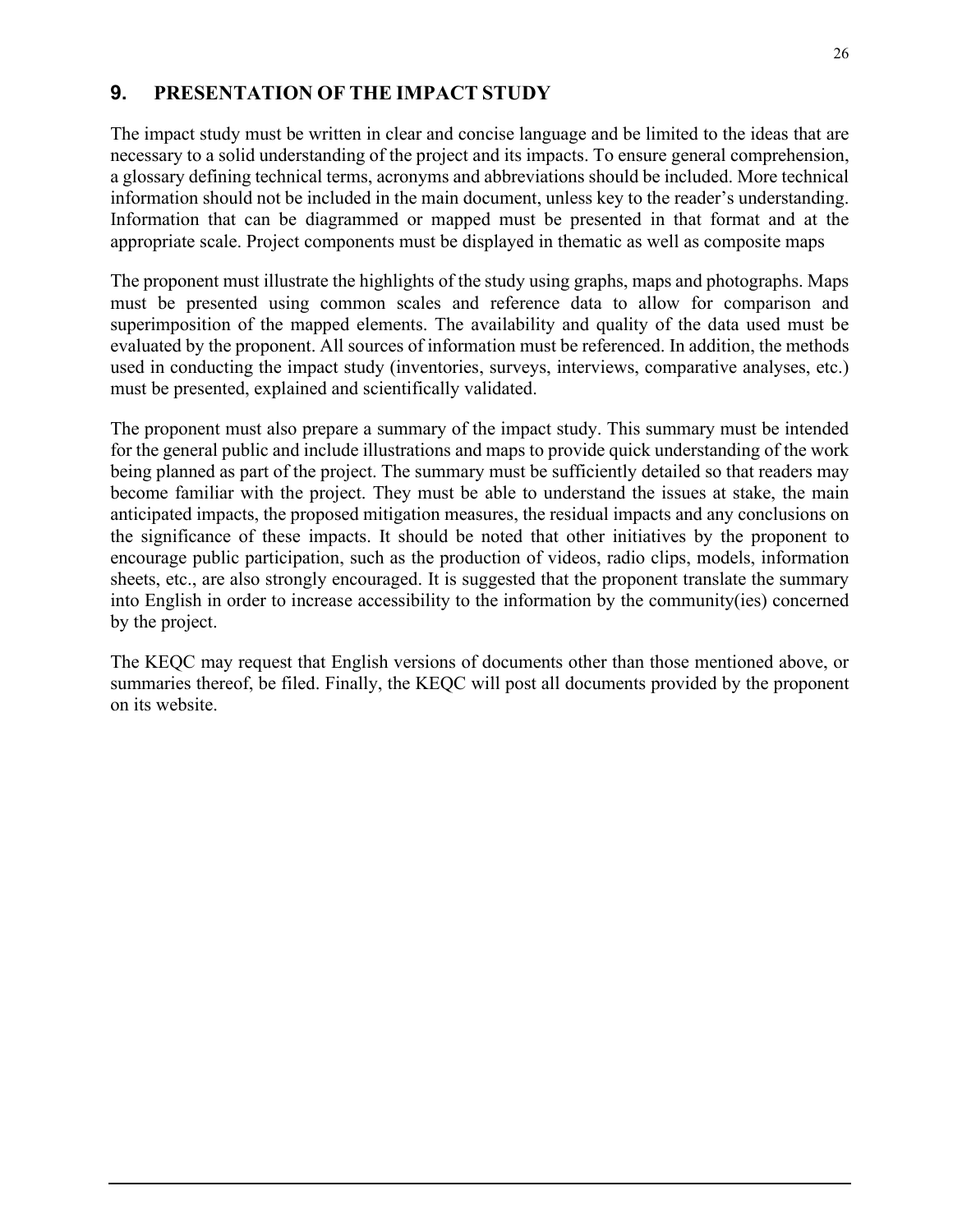#### **Annexe A**

#### **Démarche à suivre pour l'évaluation des impacts du projet sur les émissions de gaz à effet de serre (GES)**

La présente annexe, vise à présenter des précisions supplémentaires au regard des émissions de gaz à effet de serre (GES) et réfère au Guide de quantification des émissions de gaz à effet de serre<sup>2</sup>, ciaprès nommé, « [Guide de quantification](http://www.environnement.gouv.qc.ca/changements/ges/guide-quantification/guide-quantification-ges.pdf) », disponible en ligne à l'adresse suivante :

[http://www.environnement.gouv.qc.ca/changements/ges/guide-quantification/index.htm.](http://www.environnement.gouv.qc.ca/changements/ges/guide-quantification/index.htm)

Les lignes suivantes comportent la méthodologie générale pour la quantification des émissions de GES, soit les sources d'émissions de GES à considérer (A.1), ainsi que le plan des mesures d'atténuation (A.2) et le plan de surveillance des émissions de GES (A.3).

### 1. *Sources d'émission de GES à considérer (non limitatives)*

À titre indicatif, des sources spécifiques d'émission de GES à considérer dans l'étude d'impact sont présentées ci-dessous. Il est à noter que cette liste est non exhaustive et qu'il est de la responsabilité de l'initiateur du projet d'établir la liste complète des sources potentielles d'émission de GES.

Les équations et les méthodes de calcul à appliquer pour évaluer les émissions de GES sont présentées à la section 3 du [Guide de quantification.](http://www.environnement.gouv.qc.ca/changements/ges/guide-quantification/guide-quantification-ges.pdf) Pour chacune, des sources identifiées ici-bas, les références aux formules de calcul dans les différentes sous-sections du Guide de quantification, sont indiquées entre parenthèses. Les résultats de la quantification doivent être présentés sur une base annuelle, lors des différentes phases du projet, en distinguant chacune des catégories de sources d'émissions applicables ainsi que chaque GES (CO2, CH4, N2O, etc.). Il est de la responsabilité du promoteur d'identifier toutes les sources qui pourraient ne pas être listées ci-bas et de faire la quantification des émissions de GES afférente.

*Phase de construction et d'exploitation (présenter les deux phases séparément) :*

- systèmes de combustion fixes, si applicable (ex. : génératrices)  $(3,1)$  $(3,1)$ ;
- systèmes de combustion mobiles (ex. : chargeuses-pelleteuses) [\(3,2](http://www.environnement.gouv.qc.ca/changements/ges/guide-quantification/guide-quantification-ges.pdf)) ;
- transport des matériaux de construction ainsi que transport des matériaux d'excavation et de remblai [\(3,2](http://www.environnement.gouv.qc.ca/changements/ges/guide-quantification/guide-quantification-ges.pdf)) ;
- émissions indirectes reliées à la consommation d'électricité, si applicable [\(3,3\)](http://www.environnement.gouv.qc.ca/changements/ges/guide-quantification/guide-quantification-ges.pdf);
- utilisation d'explosifs, si applicable  $(3,6)$ ;
- émissions fugitives d'hexafluorure de soufre  $(SF_6)$  et de perfluorocarbures (PFC)  $(3,7)$ ;
- activités de déboisement ou interventions sur les milieux humides [\(3,9](http://www.environnement.gouv.qc.ca/changements/ges/guide-quantification/guide-quantification-ges.pdf));

Toutes les sources jugées non pertinentes ainsi que toutes les sources qui, cumulativement, représentent moins de 3 % des émissions totales de GES du projet peuvent être considérées comme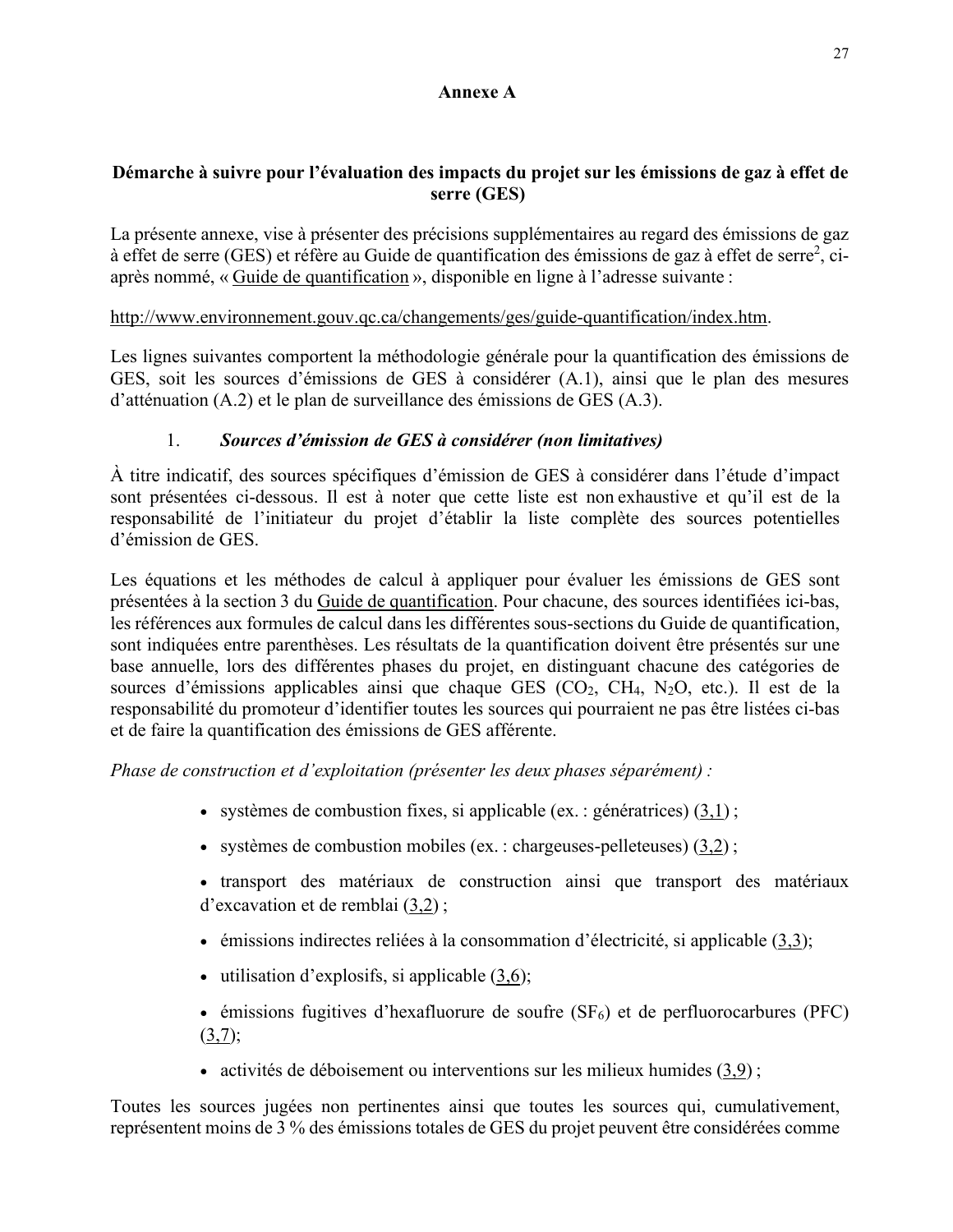négligeables. Pour ces dernières, une quantification sommaire devra être effectuée, à titre de justification. Dans tous les cas, le retrait d'une source doit être justifié.

# 2. *Plan des mesures d'atténuation des émissions de GES*

Atténuer les émissions de GES est une action incontournable pour le développement d'un projet durable et fait partie de la démarche de quantification. Les mesures visant à réduire les émissions de GES peuvent être physiques, organisationnelles ou comportementales. L'initiateur de projet peut consulter la section 4 du [Guide de quantification](http://www.environnement.gouv.qc.ca/changements/ges/guide-quantification/guide-quantification-ges.pdf) pour plus d'information sur les types et exemples de mesures de réduction des émissions de GES.

Le plan de réduction des émissions de GES présenté par l'initiateur doit décrire comment les possibilités de réduction des émissions de GES sont incorporées dans la conception ou dans les opérations subséquentes du projet, et il peut inclure aussi des mesures applicables aux puits de carbone associés ou affectés par le projet. Ces réductions doivent être quantifiées. La quantification du potentiel de réduction d'une mesure se calcule par la différence entre les émissions de GES du scénario de référence et les émissions de GES du projet avec la mesure. Le scénario de référence est défini comme le scénario le plus susceptible de se réaliser en l'absence de mesures de réduction. En règle générale, le scénario de référence représente ordinairement le cours normal des affaires.

Voici certains exemples de mesures permettant la réduction des émissions de GES qui pourraient être présentées dans l'étude d'impact.

Tableau 1 : Exemples de mesures permettant la réduction des émissions de GES (non limitatifs)

- Utiliser des équipements motorisés en bon état ;
- Surveiller la consommation de carburant ;
- Examiner les programmes d'économie d'énergie ;
- Considérer l'usage de biocarburants ;
- Minimiser les distances de transport des sédiments et autres matériaux ;
- Remplacer des équipements à combustion par des équipements électriques ou hybrides, lorsque possible ;
- Branchement au réseau électrique principal pour le fonctionnement des équipements mobiles à combustion, si possible ;
- Utiliser des matériaux provenant de sites plus près ; etc.

Dans le présent projet, l'utilisation d'éolienne est une mesure d'atténuation en elle-même. Il sera donc important pour le promoteur de quantifier les réductions de GES estimées en lien avec la diminution de l'utilisation de mazout pour la production d'électricité au profit de l'énergie éolienne.

## 3. *Plan de surveillance des émissions de GES*

Le plan de surveillance permet de quantifier les émissions de GES engendrées par le projet et de suivre leur évolution à travers le temps ( section 4.4 du [Guide de quantification\)](http://www.environnement.gouv.qc.ca/changements/ges/guide-quantification/guide-quantification-ges.pdf). Il vise surtout à faciliter le travail d'un initiateur dans la mise en place de bonnes pratiques en matière de quantification des émissions de GES. Typiquement, un plan de surveillance inclut notamment le type de données à recueillir (ex. : la consommation de carburant, le processus et les méthodes pour recueillir ces données, la fréquence, etc.). Il vise à faciliter la quantification des émissions de GES